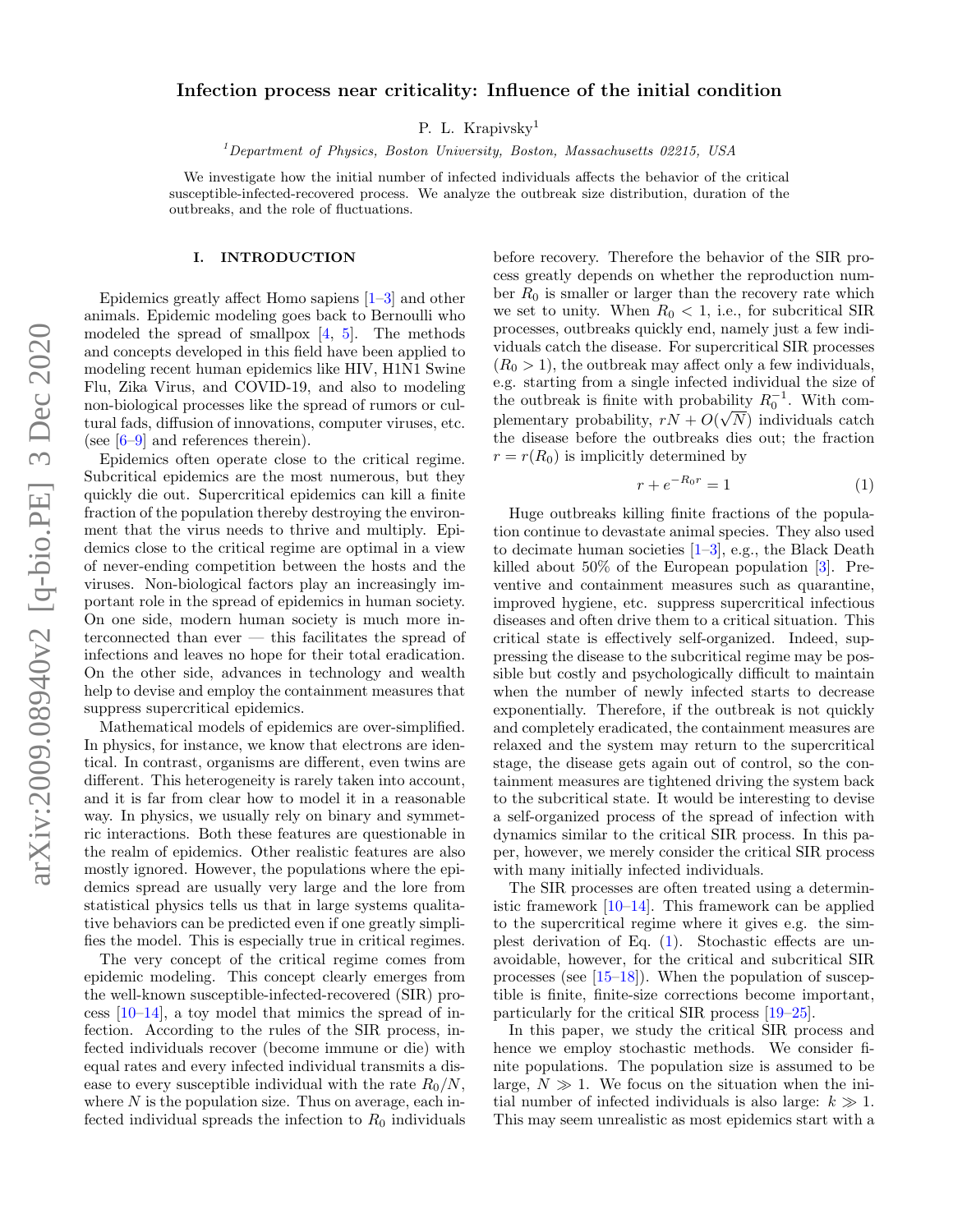single infected individual. Our goal, however, is to understand the behavior of the SIR process that has begun at the supercritical regime, exhibited an exponential growth regime, and was subsequently suppressed (by preventive and containment measures) to the critical SIR. Ignoring the earlier regime yields the critical SIR process with a certain large number k of initially infected individuals.

The same critical SIR process with a large number of initially infected individuals has been recently studied, using large-scale simulations and scaling arguments, by Radicchi and Bianconi [\[26\]](#page-9-7). We rely on exact calculations and asymptotic analyses. Our analytical and asymptotic predictions qualitatively agree with simulation results [\[26\]](#page-9-7). Some quantitive discrepancies suggest trying slightly different scaling fits that are a little simpler than the fits used in [\[26\]](#page-9-7). The chief reason for subtle behaviors are algebraic tails; the average size and duration of outbreaks are especially sensitive to these tails.

The chief outcome of the epidemic is the outbreak size n. The full description of this random quantity is provided by the probability  $A_n(k, N)$  that starting with k infected individuals in the population of size  $N$ , exactly  $n$ individuals catch the infection before the epidemic stops. We examine this probability distribution. In particular, we study the behavior of the average and variance

<span id="page-1-5"></span>
$$
\mathbb{E}_k(N) = \langle n \rangle, \qquad \mathbb{V}_k(N) = \langle n^2 \rangle - \langle n \rangle^2 \tag{2}
$$

We argue that in the  $N \to \infty$  limit, these quantities depend on a single variable  $\kappa = k/N^{1/3}$ . More precisely, they exhibit the following scaling behaviors

$$
\mathbb{E}_k(N) = N^{2/3} \mathcal{E}(\kappa), \quad \mathbb{V}_k(N) = N^{4/3} \mathcal{V}(\kappa) \tag{3}
$$

We shall show that the scaled distributions have simple extremal behaviors

<span id="page-1-1"></span>
$$
\mathcal{E}(\kappa) = \begin{cases} C_1 \kappa & \text{when } \kappa \ll 1\\ \sqrt{2\kappa} & \text{when } \kappa \gg 1 \end{cases}
$$
 (4a)

and

<span id="page-1-2"></span>
$$
\mathcal{V}(\kappa) = \begin{cases} C_2 \kappa & \text{when } \kappa \ll 1 \\ \sqrt{2/\kappa} & \text{when } \kappa \gg 1 \end{cases}
$$
 (4b)

Considerable insight into the behavior of finite systems can be gained from the analysis of the infinite-population limit. In this limit, the critical SIR process is equivalent to the critical branching process. This classical process is traditionally studied starting with a single infected individual. We allow an arbitrary number  $k$  of initially infected individuals and derive several exact results in the infinite-population limit.

The outline of this paper is as follows. In Sec. [II,](#page-1-0) we consider the infinite-population limit, present exact results for the outbreak size distribution, and show that exact results approach a simple scaling form in the most interesting situation when  $k \gg 1$ . We then analyze the

critical SIR process in a population with  $N \gg 1$  individuals. We study the distribution of the size of an outbreak using scaling and heuristic arguments (Sec. [III\)](#page-3-0) and asymptotically exact analysis (Sec. [IV\)](#page-4-0). In particular, in these sections we derive  $(4a)$ – $(4b)$ . In Sec. [V,](#page-7-0) we investigate the duration of outbreaks. Several technical calculations are relegated to the Appendices [A–](#page-9-8)[D.](#page-11-0)

## <span id="page-1-0"></span>II. INFINITE-POPULATION LIMIT: OUTBREAK SIZE DISTRIBUTION

In the infinite-population limit, the SIR process reduces to the branching process [\[27–](#page-9-9)[31\]](#page-9-10). Branching processes involve duplication and death. Symbolically,



For the critical branching process, the rates of duplication and death are equal.

Branching processes have numerous applications, e.g., they mimic cell division and death; for adult organisms, the critical branching process is appropriate as the number of cells remains (approximately) constant.

We begin with a classical setting when one individual was initially infected. Let  $A_n$  be the probability that exactly  $n$  individuals catch the infection before the epidemic is over. With probability  $\frac{1}{2}$ , the initially infected individual joins the population of recovered before infecting anyone else, so  $A_1 = \frac{1}{2}$ . Further,  $A_2 = \frac{1}{2}A_1^2$  since at the first step a new individual must get infected, and then both must recover without spreading infection. Proceeding along these lines we arrive at the recurrence

<span id="page-1-3"></span>
$$
A_n = \frac{1}{2} \sum_{i+j=n} A_i A_j + \frac{1}{2} \delta_{n,1} \tag{5}
$$

reflecting that the first infection event creates two independent infection processes  $[28]$ . A solution to  $(5)$  is found by introducing the generating function

$$
A(z) = \sum_{n \ge 1} A_n z^n \tag{6}
$$

converting the recurrence [\(5\)](#page-1-3) into a quadratic equation

$$
2A(z) = [A(z)]^2 + z \tag{7}
$$

whose solution reads

$$
A(z) = 1 - \sqrt{1 - z} \tag{8}
$$

Expanding  $A(z)$  in powers of z we find

<span id="page-1-4"></span>
$$
A_n = \frac{1}{\sqrt{4\pi}} \frac{\Gamma(n - \frac{1}{2})}{\Gamma(n + 1)} \simeq \frac{1}{\sqrt{4\pi}} n^{-3/2}
$$
 (9)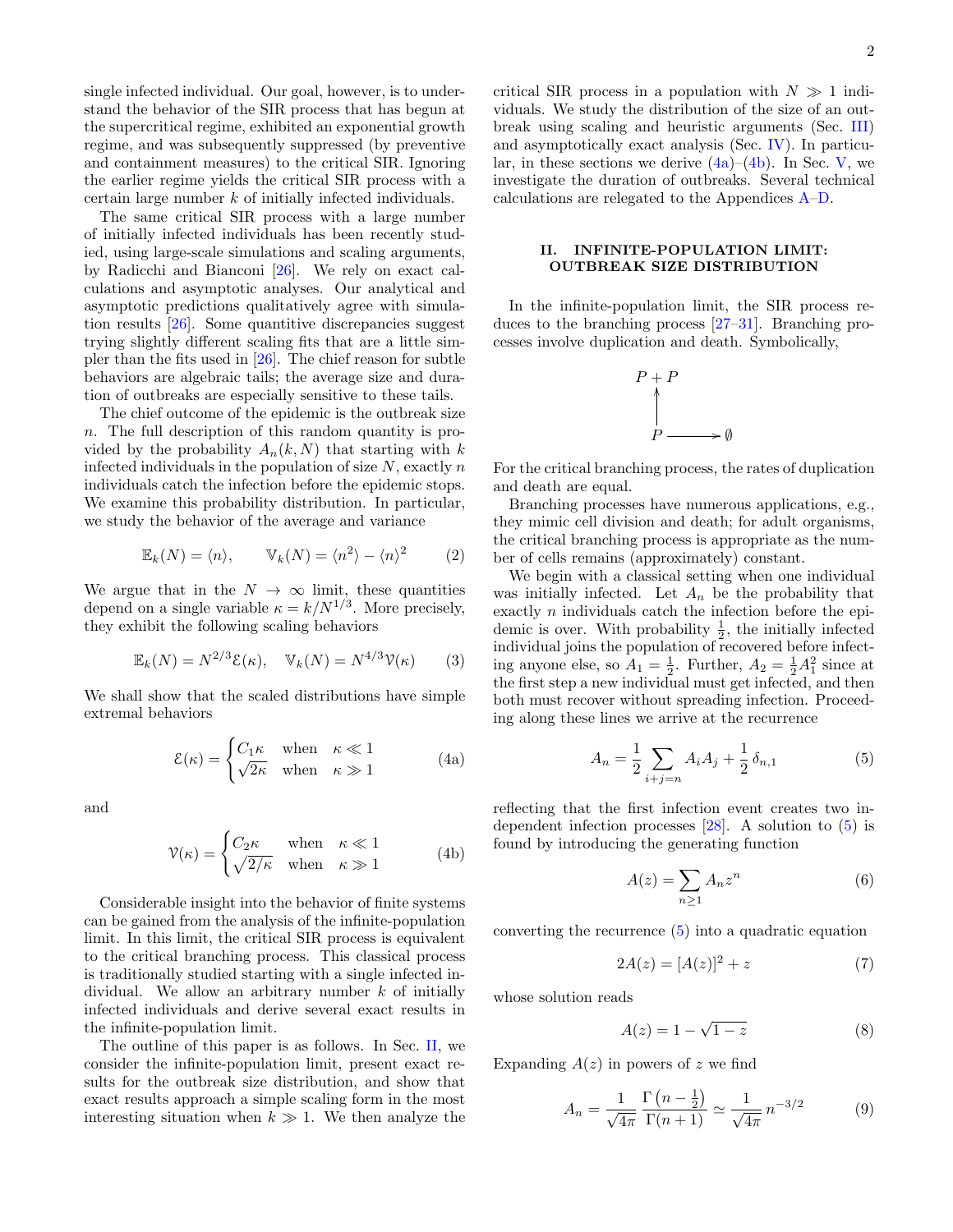$$
\frac{1}{2}, \frac{1}{8}, \frac{1}{16}, \frac{5}{128}, \frac{7}{256}, \frac{21}{1024}, \frac{33}{2048}, \frac{429}{32768}, \frac{715}{65536}, \frac{2431}{262144}, \frac{4199}{524288}
$$

for  $n = 1, ..., 11$ .

Generally when the critical branching process begins with k initially infected individuals, infection processes originated with each individual are independent. Hence the probability  $A_n^{(k)}$  that exactly n individuals catch the infection before the epidemic is over can be expressed via the probabilities  $A_m \equiv A_m^{(1)}$  corresponding to the classical situation with one initially infected individual:

<span id="page-2-4"></span>
$$
A_n^{(k)} = \sum_{i_1 + \ldots + i_k = n} A_{i_1} \ldots A_{i_k} \tag{10}
$$

The generating function

$$
A^{(k)}(z) = \sum_{n \ge k} A_n^{(k)} z^n \tag{11}
$$

is therefore

<span id="page-2-2"></span>
$$
A^{(k)}(z) = [A(z)]^k = \left\{1 - \sqrt{1 - z}\right\}^k \tag{12}
$$

This generating function encapsulates all  $A_n^{(k)}$ .

Let us first look at the probabilities  $A_n^{(k)}$  for small k. Needless to say,  $A_n^{(k)} = 0$  when  $n < k$ . When  $n \geq k$ , one can express  $A_n^{(k)}$  through the probabilities [\(9\)](#page-1-4). Here are a first few explicit formulas

$$
A_n^{(2)} = 2A_n
$$
  
\n
$$
A_n^{(3)} = 4A_n - A_{n-1}
$$
  
\n
$$
A_n^{(4)} = 8A_n - 4A_{n-1}
$$
  
\n
$$
A_n^{(5)} = 16A_n - 12A_{n-1} + A_{n-2}
$$
  
\n
$$
A_n^{(6)} = 32A_n - 32A_{n-1} + 6A_{n-2}
$$
  
\n
$$
A_n^{(7)} = 64A_n - 80A_{n-1} + 24A_{n-2} - A_{n-3}
$$
  
\n
$$
A_n^{(8)} = 128A_n - 192A_{n-1} + 80A_{n-2} - 8A_{n-3}
$$
  
\n
$$
A_n^{(9)} = 256A_n - 448A_{n-1} + 240A_{n-2} - 40A_{n-3} + A_{n-4}
$$

suggesting the general representation of  $A_n^{(k)}$  as a sum

<span id="page-2-0"></span>
$$
A_n^{(k)} = \sum_{p=0}^{\lfloor \frac{k-1}{2} \rfloor} (-1)^p {k-1-p \choose p} 2^{k-1-2p} A_{n-p} \qquad (13)
$$

Here  $\lfloor x \rfloor$  is the largest integer  $\leq x$  and  $\binom{a}{b}$  are binomial coefficients. Massaging the sum in Eq.  $(13)$  one obtains a neat final formula

<span id="page-2-1"></span>
$$
A_n^{(k)} = \frac{k}{2^{2n-k}} \frac{\Gamma(2n-k)}{\Gamma(n+1-k)\Gamma(n+1)}
$$
(14)

The derivation of Eq.  $(14)$  from  $(13)$  is outlined in Appendix [A,](#page-9-8) where we also present a more straightforward derivation of Eq.  $(14)$  from the generating function  $(12)$ .



<span id="page-2-5"></span>FIG. 1: Top to bottom:  $\sqrt{k} A_n^{(k)}$  versus  $n/k$  for  $k = 1, 16, 30$ . The asymptotic behavior is  $(4\pi)^{-1/2}(n/k)^{-3/2}$  in agreement with Eq. [\(18\)](#page-2-3).

Note that substituting  $(9)$  into the recurrence  $(10)$  one can directly compute

$$
k \ge 1: \quad A_k^{(k)} = \frac{1}{2^k}
$$
  
\n
$$
k \ge 2: \quad A_{k+1}^{(k)} = \frac{k}{2^{k+2}}
$$
  
\n
$$
k \ge 3: \quad A_{k+2}^{(k)} = \frac{k}{2^{k+3}} + \frac{k(k-1)}{2^{k+5}}
$$
\n(15)

These results are recovered from the general solution [\(14\)](#page-2-1) thereby providing a consistency check. As another consistency check we note that [\(14\)](#page-2-1) agrees with normalization

$$
\sum_{n\geq k} A_n^{(k)} = 1\tag{16}
$$

The sequence  $A_n^{(k)}$  has a single peak located at  $n = k$ when  $k \leq 4$ , while for  $k \geq 5$  the peak is at  $n = \nu(k) > k$ , see Fig. [1.](#page-2-5) The sequence  $A_n^{(k)}$  grows from  $A_k^{(k)} = 2^{-k}$  to the maximum

$$
b(k) := \max\{A_n^{(k)} | n \ge k\} \tag{17}
$$

at  $n = \nu(k)$ , then decays and eventually approaches

<span id="page-2-3"></span>
$$
A_n^{(k)} \simeq \frac{k}{\sqrt{4\pi}} n^{-3/2} \tag{18}
$$

This asymptotic behavior is straightforwardly deduced from  $(14)$ . Using the general solution  $(14)$  together with the Stirling formula one deduces the behaviors of  $b(k)$ and  $\nu(k)$  in the  $k \to \infty$  limit:

<span id="page-2-6"></span>
$$
\nu(k) \simeq \frac{1}{6}k^2, \qquad b(k) \simeq Bk^{-2} \tag{19}
$$

with

<span id="page-2-7"></span>
$$
B = 3e^{-3/2}\sqrt{\frac{6}{\pi}} = 0.92508197882\ldots
$$
 (20)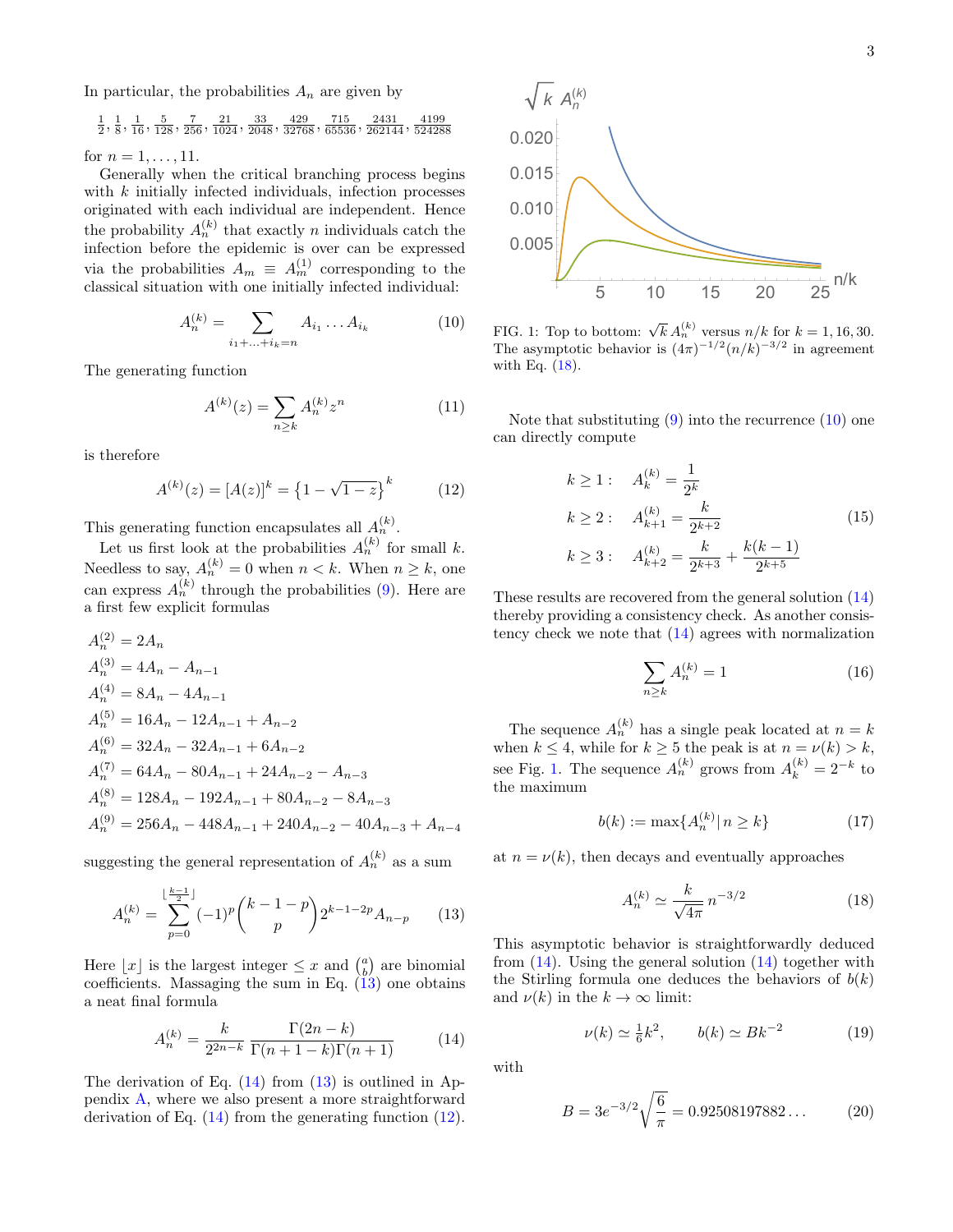

<span id="page-3-2"></span>FIG. 2: The scaled distribution  $\Phi(\mu)$  versus the scaled outbreak size  $\mu$  given by Eq. [\(21\)](#page-3-1).

The general solution [\(14\)](#page-2-1) approaches the scaling form

<span id="page-3-1"></span>
$$
A_n^{(k)} = \frac{4}{k^2} \Phi(\mu), \quad \Phi(\mu) = \pi^{-1/2} \mu^{-3/2} e^{-1/\mu} \qquad (21)
$$

in the scaling limit

<span id="page-3-3"></span>
$$
n \to \infty
$$
,  $k \to \infty$ ,  $\mu = \frac{4n}{k^2} = \text{finite}$  (22)

The scaled distribution  $\Phi(\mu)$  has a single peak (Fig. [2\)](#page-3-2) and it vanishes faster than any power of  $\mu$  when  $\mu \to 0$ . We also note that from Eqs.  $(21)$ – $(22)$  one easily recovers  $(19)$ – $(20)$ . Due to the algebraic tail  $(18)$ , the moments defined by  $\langle n^a \rangle = \sum_{n \geq k} n^a A_n^{(k)}$  diverge when  $a \geq \frac{1}{2}$ . To perform the summation in the  $a < \frac{1}{2}$  range where the moments converge, let us first consider modified moments with  $n^a$  replaced by  $\Gamma(n+1)/\Gamma(n+1-a)$ . Such moments admit an analytical expression

<span id="page-3-4"></span>
$$
\sum_{n\geq k} \frac{\Gamma(n+1)}{\Gamma(n+1-a)} A_n^{(k)} = \frac{\Gamma(1-2a)}{\Gamma(1-a)} \frac{\Gamma(1+k)}{\Gamma(1-2a+k)} \tag{23}
$$

This result has been established by substituting  $A_n^{(k)}$ given by  $(14)$  into Eq.  $(23)$  and computing the sum using identities that can be found, e.g., in Ref. [\[32\]](#page-9-12).

When  $k \gg 1$ , the modified moments are asymptotically equal to the regular moments since  $\frac{\Gamma(n+1)}{\Gamma(n+1-a)} \to n^a$ for  $n \geq k \gg 1$ . Therefore Eq. [\(23\)](#page-3-4) simplifies to

$$
\langle n^a \rangle = \sum_{n \ge k} n^a A_n^{(k)} \simeq \frac{\Gamma(1 - 2a)}{\Gamma(1 - a)} k^{2a} \tag{24}
$$

when  $a < \frac{1}{2}$ . In the complementary  $a \geq \frac{1}{2}$ , the moments  $\langle n^a \rangle$  remain finite for finite populations, but diverge as  $N \to \infty$ . This divergent leading behavior of the moments in finite populations is computed in the next section; in the simplest case of  $k = 1$ , it is given by Eq. [\(27\)](#page-3-5).

## <span id="page-3-0"></span>III. OUTBREAK SIZE DISTRIBUTION: SCALING ANALYSIS

Consider the critical SIR process with  $k$  initially infected individuals, but in a finite population. Denote by N the size of the population and by  $A_n(k;N)$  the probability that the size of the outbreak is  $n$ . In the infinitepopulation limit,  $A_n(k;\infty) \equiv A_n^{(k)}$  is given by [\(14\)](#page-2-1); it approaches the scaling form  $(21)$ – $(22)$  when  $k \gg 1$ .

The probability distribution  $A_n(N) \equiv A_n(1;N)$  for the critical SIR process starting with a single infected individual has been investigated in Refs. [\[20](#page-9-13)[–25\]](#page-9-6). The probability distribution  $A_n(N)$  acquires a scaling form

<span id="page-3-6"></span>
$$
A_n(N) = A_n \mathcal{A}(\nu) \tag{25}
$$

in the scaling limit

<span id="page-3-7"></span>
$$
n \to \infty
$$
,  $N \to \infty$ ,  $\nu = \frac{n}{N^{2/3}}$  = finite (26)

This scaling was proposed in [\[21\]](#page-9-14). Simulations of very large systems with  $N$  comparable to the current human population [\[21,](#page-9-14) [25\]](#page-9-6) are well fitted by the scaling form  $(25)-(26)$  $(25)-(26)$  $(25)-(26)$ . Kessler and Shnerb  $[22]$  derived the scaling function  $A(\nu)$ ; similar scaling functions have been rigorously studied in Refs. [\[23,](#page-9-16) [24\]](#page-9-17).

Recall that the moments  $\langle n^a \rangle$  with  $a \geq \frac{1}{2}$  diverge in the infinite-population limit. For finite populations, these moments are finite and the scaling  $(25)-(26)$  $(25)-(26)$  implies the following leading asymptotic behavior

<span id="page-3-5"></span>
$$
\langle n^{a} \rangle \simeq \begin{cases} (9\pi)^{-1/2} \ln N & a = \frac{1}{2} \\ C_{a} N^{\frac{2a-1}{3}} & a > \frac{1}{2} \end{cases}
$$
 (27)

with

<span id="page-3-9"></span>
$$
C_a = \int_0^\infty \frac{d\nu}{\sqrt{4\pi\nu^3}} \ \nu^a \mathcal{A}(\nu) \tag{28}
$$

Two important properties of the epidemics are the average and variance of the size of outbreaks. These quantities are defined by Eq.  $(2)$ . When  $k = 1$ , the average and the variance scale with population size as

<span id="page-3-8"></span>
$$
\mathbb{E}_1(N) \simeq C_1 N^{1/3}, \qquad \mathbb{V}_1(N) \simeq C_2 N \tag{29}
$$

Indeed, Eq. [\(27\)](#page-3-5) shows that  $\langle n^2 \rangle \gg \langle n \rangle^2$  when  $N \gg 1$ , so Eq.  $(29)$  follows from  $(27)$ , and the amplitudes are given by [\(28\)](#page-3-9). We have computed the amplitudes using the exact expression [\[22\]](#page-9-15) for the scaling function to give

<span id="page-3-11"></span>
$$
C_1 = 1.4528..., \quad C_2 \approx 3.99 \tag{30}
$$

In the general case, the distribution  $A_n(k, N)$  depends on three variables. The interesting range is

<span id="page-3-10"></span>
$$
n \sim N^{2/3}, \quad k \sim N^{1/3} \tag{31}
$$

The first scaling law follows from Eq. [\(26\)](#page-3-7), the second is an outcome of Eqs.  $(22)$  and  $(26)$ . In the scaling region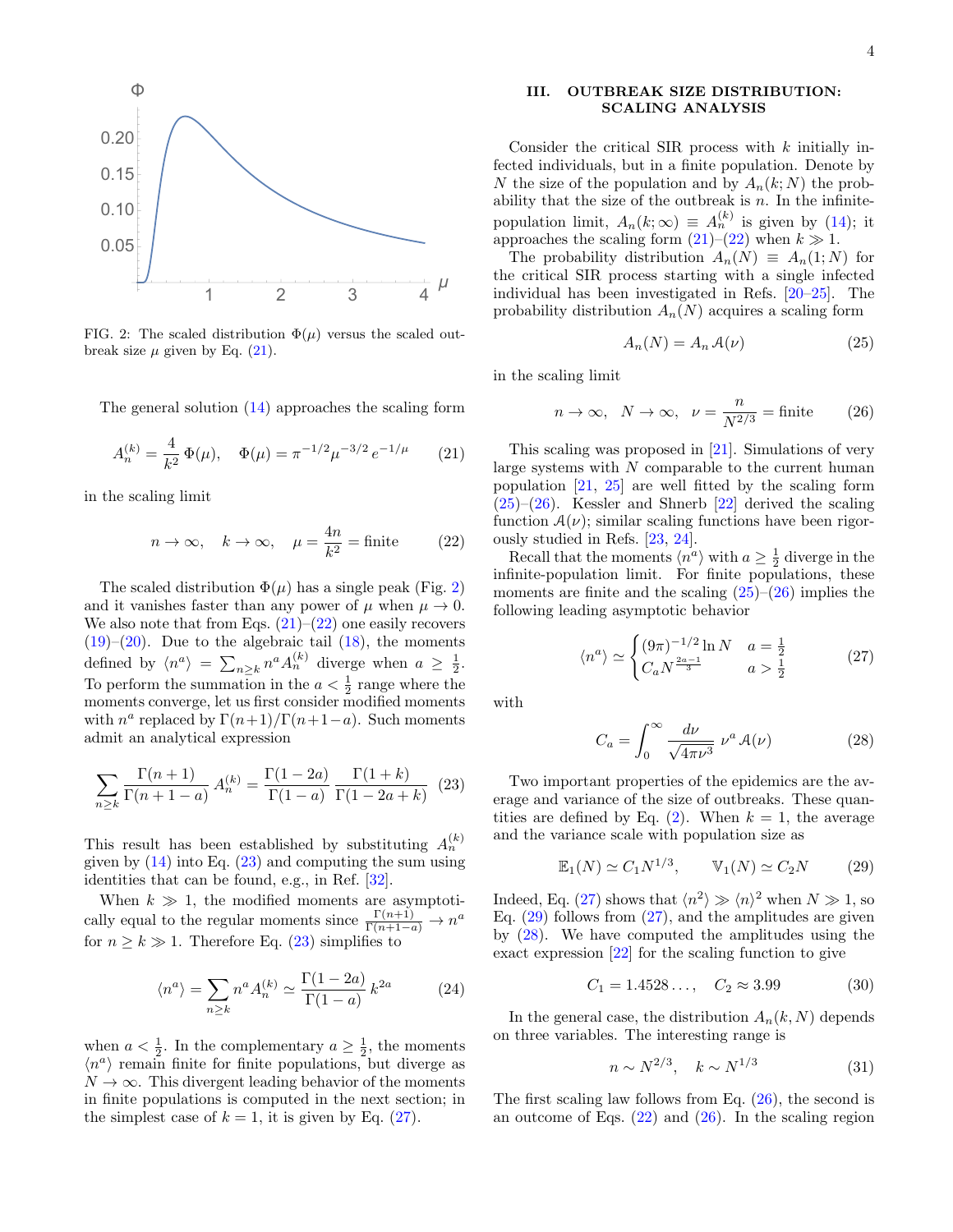$(31)$ , the distribution  $A_n(k, N)$  is expected to acquire a scaling form

<span id="page-4-1"></span>
$$
A_n(k, N) = N^{-2/3} \mathcal{A}(\kappa, \nu) \tag{32}
$$

with  $\nu = n/N^{2/3}$ , see Eq. [\(26\)](#page-3-7), and the scaled initial number of infected individuals  $\kappa = k/N^{1/3}$ . More precisely, [\(32\)](#page-4-1) should hold in the scaling limit [\(26\)](#page-3-7) and

<span id="page-4-4"></span>
$$
k \to \infty
$$
,  $N \to \infty$ ,  $\kappa = \frac{k}{N^{1/3}} = \text{finite}$  (33)

The normalization condition,  $\sum_{n\geq k} A_n(k, N) = 1$ , gives  $\int_0^\infty d\nu \mathcal{A}(\kappa,\nu) = 1$  and explains the pre-factor in [\(32\)](#page-4-1).

The two-variable distribution  $A(\kappa, \nu)$  is unknown, so let us discuss the average outbreak size which is the basic quantity with simpler scaling behavior. The average outbreak size  $\mathbb{E}_k(N)$  depends on two variables and its conjectural scaling behavior is

<span id="page-4-2"></span>
$$
\mathbb{E}_k(N) = N^{2/3} \mathcal{E}(\kappa) \tag{34}
$$

The two scaling behaviors, [\(32\)](#page-4-1) and [\(34\)](#page-4-2), are compatible if  $\mathcal{E}(\kappa) = \int_0^\infty d\nu \, \nu \, \mathcal{A}(\kappa, \nu).$ 

Let us probe the extremal behaviors of the scaled distribution  $\mathcal{E}(\kappa)$ . To establish the small  $\kappa$  asymptotic, we note that in the  $k \ll N^{1/3}$  regime, the infectious processes generated by each initially infected individual are mutually independent. Thus

<span id="page-4-3"></span>
$$
\mathbb{E}_k(N) \simeq C_1 k N^{1/3} \qquad \text{when} \quad k \ll N^{1/3} \tag{35}
$$

Comparing [\(34\)](#page-4-2) and [\(35\)](#page-4-3) we obtain  $\mathcal{E}(\kappa) \simeq C_1 \kappa$  as  $\kappa \to 0$ as we stated in Eq. [\(4a\)](#page-1-1). We also fix the amplitude  $C_1$ appearing in Eq.  $(4a)$ , it is given by  $(30)$ .

To appreciate the large  $\kappa$  behavior of  $\mathcal{E}(\kappa)$  we mention that  $\mathbb{E}_N(N) = N$ . This suggests that  $\mathcal{E}(N^{2/3}) \sim N^{1/3}$ , from which  $\mathcal{E}(\kappa) \sim \sqrt{\kappa}$  as  $\kappa \to \infty$ . This argument is heuristic. In Sec. [IV,](#page-4-0) we derive the large  $\kappa$  asymptotic stated in Eq.  $(4a)$ . In Appendix [B,](#page-9-18) we present another elementary derivation based on the observation that the behavior in the  $\kappa \to \infty$  limit is essentially deterministic. The deterministic analysis is significantly simpler than the exact approach, but it is not suitable for studying fluctuations.

Simulation results [\[26\]](#page-9-7) are in a fairly good agreement with the linear behavior of the scaled average outbreak size in the small  $\kappa$  limit:  $\mathcal{E}(\kappa) = C_1 \kappa$  with  $C_1 \approx 1.5$  in simulations, the analytical prediction is  $C_1 = 1.4528...$ In the large  $\kappa$  limit, numerical data in [\[26\]](#page-9-7) were fitted to  $\sqrt{\kappa}$  up to a logarithmic correction.

We now turn to the variance of the size of the outbreaks. For sufficiently small  $k$ , we rely again on the mutual independence of  $k$  infectious processes to deduce

<span id="page-4-5"></span>
$$
\mathbb{V}_k(N) \simeq C_2 \, k \, N \qquad \text{when} \quad k \ll N^{1/3} \tag{36}
$$

The scaling region is given by [\(33\)](#page-4-4). The natural scaling behavior of the variance compatible with [\(36\)](#page-4-5) is

$$
\mathbb{V}_k(N) = N^{4/3} \mathcal{V}(\kappa) \tag{37}
$$

where  $\mathcal{V}((\kappa) \simeq C_2 \kappa$  when  $\kappa \to 0$  as we stated in Eq. [\(4b\)](#page-1-2). The asymptotically exact behavior in the complimentary  $\kappa \to \infty$  limit stated in Eq. [\(4b\)](#page-1-2) is established in Sec. [IV.](#page-4-0) Simulation results [\[26\]](#page-9-7) support an algebraic decay in the  $\kappa \to \infty$  limit:  $\mathcal{V} \sim \kappa^{-\gamma}$ . The uncertainty [\[26\]](#page-9-7) in the magnitude of the exponent is significant:  $\gamma = 0.75 \pm 0.15$ . Our theoretical prediction for this exponent is  $\gamma = \frac{1}{2}$ , and we have also derived the amplitude:  $\mathcal{V} \simeq \sqrt{2/\kappa}$  as stated in Eq.  $(4b)$ .

### <span id="page-4-0"></span>IV. OUTBREAK SIZE DISTRIBUTION: EXACT TREATMENT

The critical SIR process admits an exact treatment. Denote by  $s, i$  and  $r$  the population sizes in the susceptible, infected and recovered individuals. The entire size of the population is  $N$ , so

<span id="page-4-8"></span><span id="page-4-7"></span><span id="page-4-6"></span>
$$
s + i + r = N \tag{38}
$$

Due to the constraint [\(38\)](#page-4-6), the state of the process can be described by any pair of variables  $s, i, r$ . We choose  $(i, x)$  with  $x = N - s$ . For the critical SIR process, in the interesting regime s is close to N, viz.  $N - s \ll N$ , and hence  $x$  is a more convenient variable than  $s$ . The constraint [\(38\)](#page-4-6) shows that  $x = i + r$ , so  $x \geq i$ .

Infection and recovery events are symbolically

$$
(i, x) \to (i + 1, x + 1)
$$
 rate  $i(N - x)/N$  (39a)

$$
(i, x) \to (i - 1, x) \qquad \text{rate} \quad i \tag{39b}
$$

Denote by  $t(i, x)$  the number of transitions from the state  $(i, x)$  to termination. We are mostly interested in  $t(k, k)$ , i.e., starting with k infected and no recovered. The process terminates at some state  $(0, n)$ , where *n* is the size of the outbreak. The rules  $(39a)$  and  $(39b)$  show that the quantity  $i-2x$  decreases by 1 in each transition. Thus starting at  $(i, x) = (k, k)$  gives  $i - 2x = -k - T$  after T transitions, and in particular

<span id="page-4-11"></span>
$$
n = \frac{k + t(k, k)}{2} \tag{40}
$$

The rates of the processes [\(39a\)](#page-4-7) and [\(39b\)](#page-4-8) imply that they occur with probabilities

$$
p_{+}(x) = \frac{N-x}{2N-x}, \quad p_{-}(x) = \frac{N}{2N-x}
$$
(41)

The stochastic transition time  $t(i, x)$  evolves according to the rules

<span id="page-4-9"></span>
$$
t(i,x) = \begin{cases} 1 + t(i+1, x+1) & \text{prob } p_{+}(x) \\ 1 + t(i-1, x) & \text{prob } p_{-}(x) \end{cases}
$$
(42)

### A. Average number of transitions: Exact solution

Averaging [\(42\)](#page-4-9) we find that  $T_1(i, x) = \langle t(i, x) \rangle$  satisfies

<span id="page-4-10"></span>
$$
T_1 = 1 + p_+ T_1(i+1, x+1) + p_- T_1(i-1, x) \tag{43}
$$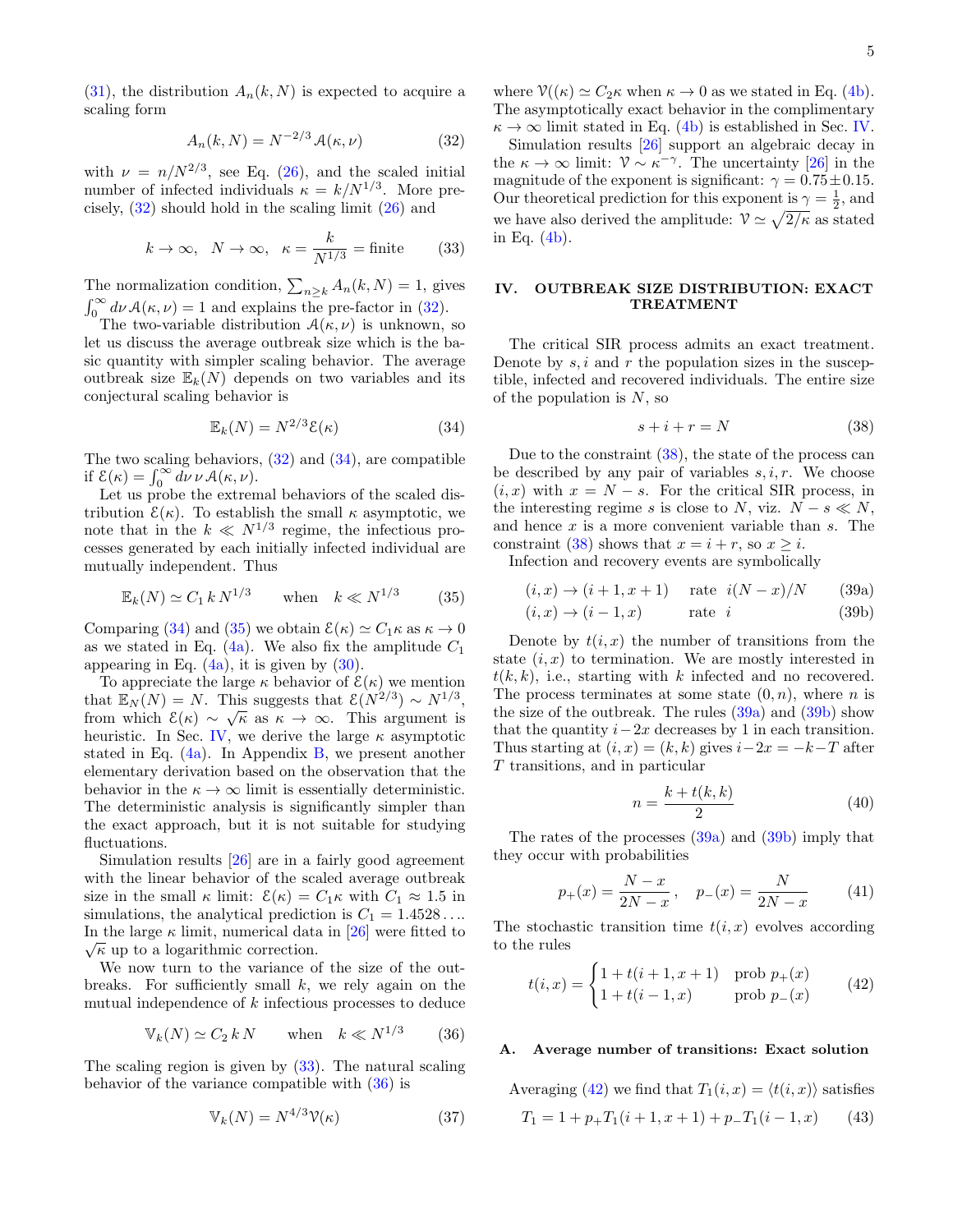To avoid cluttering of formulae, we write  $p_{\pm} \equiv p_{\pm}(x)$  and  $T_1 \equiv T_1(i, x)$  when there is no confusion. The recurrence [\(43\)](#page-4-10) should be solved subject to the boundary condition

<span id="page-5-0"></span>
$$
T_1(0, x) = 0 \t\t(44)
$$

The boundary-value problem  $(43)$ – $(44)$  admits an exact solution

<span id="page-5-1"></span>
$$
T_1 = i + 2(N - x)
$$
  
- 
$$
\sum_{j=1}^{N-x} \left(\frac{N}{N+j}\right)^{i+N-x-j} B_j^{(N-x)}(N) \quad (45)
$$

with  $B_j^p(N)$  determined recurrently from

<span id="page-5-2"></span>
$$
B_j^{(p)}(N) = \frac{p}{p-j} B_j^{(p-1)}(N), \quad j = 1, ..., p-1
$$
  

$$
B_p^{(p)}(N) = 2p - \sum_{j=1}^{p-1} \left(\frac{N}{N+j}\right)^{p-j} B_j^{(p)}(N)
$$
 (46)

One can verify by direct substitution that Eq. [\(45\)](#page-5-1) with amplitudes determined from the recurrent relations [\(46\)](#page-5-2) satisfies  $(43)$ – $(44)$ . In Appendix [C,](#page-10-0) we describe the rationale behind the ansatz [\(45\)](#page-5-1).

Specializing Eq. [\(45\)](#page-5-1) to  $i = x = k$  we obtain

<span id="page-5-6"></span>
$$
T_1(k,k) = 2N - k
$$
  
- 
$$
\sum_{j=1}^{N-k} \left(\frac{N}{N+j}\right)^{N-j} B_j^{(N-k)}(N) \quad (47)
$$

The average size of an outbreak,  $\mathbb{E}_k(N) = [k+T_1(k, k)]/2$ as it follows from Eq.  $(40)$ , is therefore

<span id="page-5-3"></span>
$$
\mathbb{E}_k(N) = N - \frac{1}{2} \sum_{j=1}^{N-k} \left( \frac{N}{N+j} \right)^{N-j} B_j^{(N-k)}(N) \quad (48)
$$

An exact formula [\(48\)](#page-5-3) for the average size of the outbreak valid for arbitrary  $k$  and  $N$  was a pleasant outcome, yet we have not succeeded so far in extracting an asymptotic behavior of the sum in Eq. [\(48\)](#page-5-3). There are two technical challenges: (i) the amplitudes determined by the recurrence relations  $(46)$ , are unwieldy; (ii) the sum in Eq. [\(48\)](#page-5-3) involves  $N - k$  terms. One can find compact exact results when  $N - k = O(1)$ , see Appendix [C.](#page-10-0) Since  $k = O(N^{1/3})$  in the interesting range, the number of terms in the sum in Eq. [\(48\)](#page-5-3) is close to  $N \gg 1$ .

One still hopes to extract the currently unknown scaled size distribution  $\mathcal{E}(\kappa)$  from the exact solution [\(46\)](#page-5-2)–[\(48\)](#page-5-3), and perhaps even sub-leading corrections to the leading asymptotic behavior, Eq. [\(34\)](#page-4-2). A numerical integration of  $(46)$ – $(48)$  may prove advantageous to simulations since one does not need to perform the averaging. Here we merely demonstrate how to obtain explicit analytical results for sufficiently small  $N$ . Solving the recurrence in the top line Eq. [\(46\)](#page-5-2) gives

$$
B_j^{(p)} = \begin{pmatrix} p \\ j \end{pmatrix} B_j, \qquad B_j \equiv B_j^{(j)} \tag{49}
$$

| $\boldsymbol{N}$ | $\mathbb{E}_1(N)$                                           | $\mathbb{E}_2(N)$                                           |
|------------------|-------------------------------------------------------------|-------------------------------------------------------------|
| 2                | $\frac{4}{3}$                                               | 2                                                           |
| 3                | 63<br>$\overline{40}$                                       | $\frac{39}{2}$<br>$\overline{16}$                           |
| 4                | 664<br>375                                                  | 3148<br>1125                                                |
| 5                | 10336175<br>5334336                                         | 7372655<br>2370816                                          |
| 6                | 1110011389<br>532445760                                     | 819586429<br>242020800                                      |
|                  | 12370766783106977<br>5579979964416000                       | 9366162186882977<br>2575375368192000                        |
| 8                | 61815870564834991712<br>26443021298445984375                | 47712925872330466712<br>12340076605941459375                |
| 9                | 1322599539600214934018051151<br>540030848151585190400000000 | 1036700855284669833218051151<br>254132163836040089600000000 |

TABLE I: The average size of an outbreak starting with one infected individual,  $\mathbb{E}_1(N)$ , and with two infected individuals,  $\mathbb{E}_2(N)$ , for  $N = 2, ..., 9$ .



<span id="page-5-5"></span>FIG. 3: Bottom: The average size of an outbreak for epidemics starting with a single infected individual,  $\mathbb{E}_1(N)$ . Top: The average size of an outbreak for epidemics starting with two infected individuals,  $\mathbb{E}_2(N)$ .

and therefore the bottom in Eq. [\(46\)](#page-5-2) turns into a system of linear equations

<span id="page-5-4"></span>
$$
\sum_{j=1}^{p-1} \left( \frac{N}{N+j} \right)^{p-j} {p \choose j} B_j + B_p = 2p \tag{50}
$$

The average size of an outbreak simplifies to

$$
\mathbb{E}_k = N - \frac{1}{2} \sum_{j=1}^{N-k} \left( \frac{N}{N+j} \right)^{N-j} {N-k \choose j} B_j \qquad (51)
$$

with  $B_j = B_j(N)$  found by solving Eqs. [\(50\)](#page-5-4).

Exact results for  $\mathbb{E}_1(N)$  and  $\mathbb{E}_2(N)$  are given in Table I for  $N \leq 9$ , and plotted in Fig. [3](#page-5-5) for  $N \leq 20$ . Even for such small populations, the exact results are rather close to the asymptotic behavior [\(35\)](#page-4-3).

## B. Average number of transitions: Continuum treatment

An often potent line of attack on asymptotic behavior of solution to discrete problems relies on employing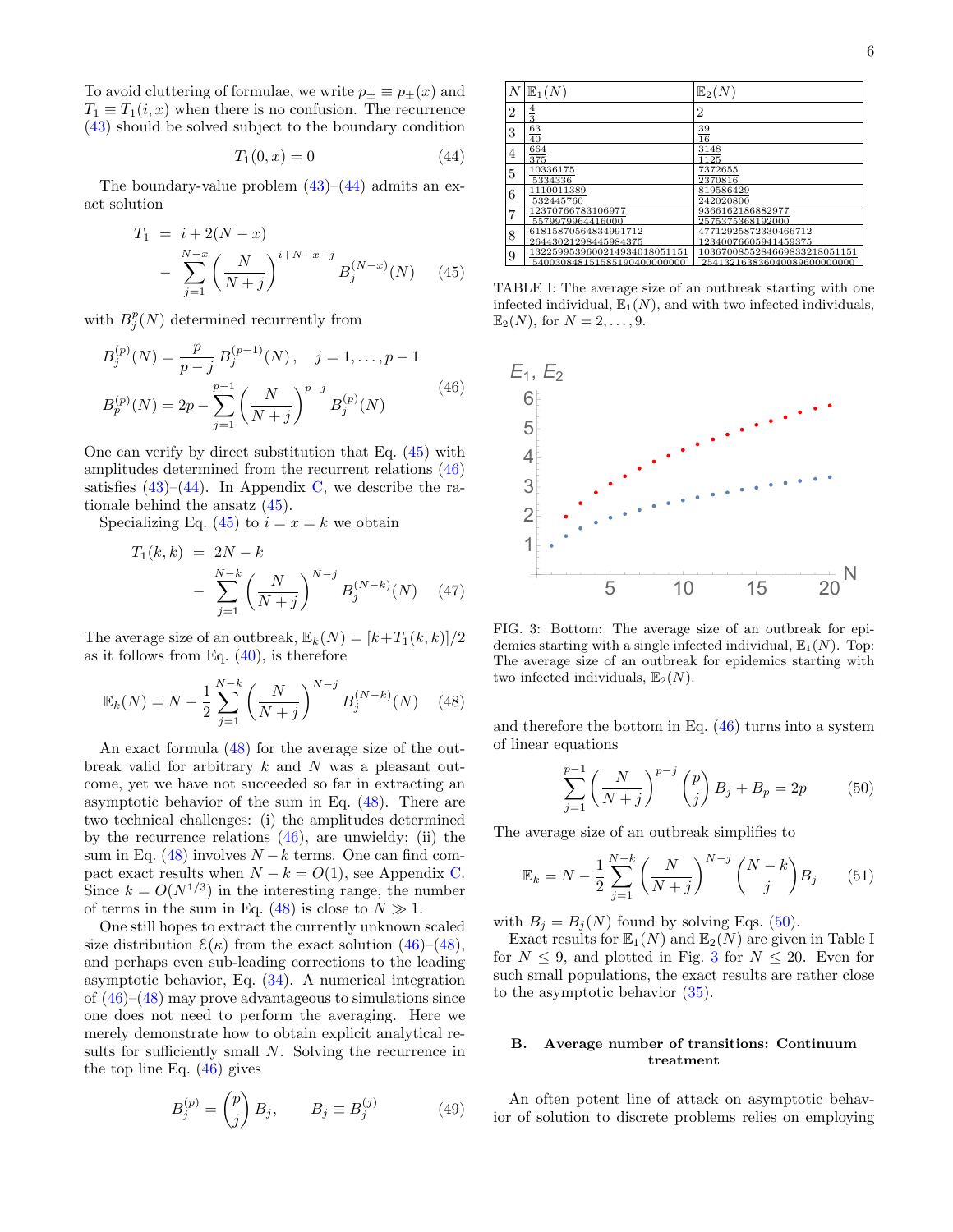continuum methods. In the present case we assume that  $T_1(i, x)$  is a smooth function of i and x, and we expand  $T_1(i+1, x+1)$  and  $T_1(i-1, x)$  appearing in Eq. [\(43\)](#page-4-10) up to the second order

<span id="page-6-0"></span>
$$
T_1(i-1, x) = T_1 - \partial_i T_1 + \frac{1}{2} \partial_i^2 T_1
$$
  
\n
$$
T_1(i+1, x+1) = T_1 + \partial_i T_1 + \partial_x T_1
$$
  
\n
$$
+ \frac{1}{2} \partial_i^2 T_1 + \frac{1}{2} \partial_x^2 T_1 + \partial_i \partial_x T_1
$$
\n(52)

Here we use shorthand notation  $\partial_i = \partial/\partial i$ ,  $\partial_x = \partial/\partial x$ , etc. for the partial derivatives. Inserting [\(52\)](#page-6-0) into [\(43\)](#page-4-10) and keeping only dominant terms we obtain

<span id="page-6-2"></span>
$$
\partial_i^2 T_1 + \partial_x T_1 + 2 = \frac{x}{N} \partial_i T_1 \tag{53}
$$

Suppose that the scaling in the interesting range is

<span id="page-6-1"></span>
$$
i \sim N^{\alpha}, \quad x \sim N^{\beta}, \quad T_1 \sim N^{\gamma} \tag{54}
$$

Plugging  $(54)$  into  $(53)$  we find that the terms in are comparable only when  $\alpha = \frac{1}{3}$  and  $\beta = \gamma = \frac{2}{3}$ . Thus we re-scale the variables

<span id="page-6-3"></span>
$$
i = N^{1/3}I, \quad x = N^{2/3}X \tag{55}
$$

and the average number of transitions

<span id="page-6-4"></span>
$$
T_1(i, x) = N^{2/3} \mathcal{T}(I, X)
$$
 (56)

One can verify that terms not included in [\(53\)](#page-6-2) are subdominant. For instance, computing the second derivates gives  $\partial_i \partial_x T_1 = O(N^{-1/3})$  and  $\partial_x^2 T_1 = O(N^{-2/3})$ , so these derivatives can indeed be dropped.

The transformation  $(55)$ – $(56)$  turns  $(53)$  into a partial differential equation (PDE)

<span id="page-6-5"></span>
$$
\frac{\partial^2 \mathfrak{T}}{\partial I^2} + \frac{\partial \mathfrak{T}}{\partial X} + 2 = X \frac{\partial \mathfrak{T}}{\partial I}
$$
 (57)

for the re-scaled transition time  $\mathcal{T}(I, X)$ .

We must solve Eq. [\(57\)](#page-6-5) in the quadrant  $I \geq 0$  and  $X \geq 0$ . The boundary condition, Eq. [\(44\)](#page-5-0), yields

<span id="page-6-6"></span>
$$
\mathfrak{T}(0, X) = 0 \tag{58}
$$

Solving the boundary-value problem  $(57)$ – $(58)$  is an intriguing challenge that we leave for the future. Here we limit ourselves by a simpler problem of computing the asymptotic behavior of  $T_1(k, k)$  when  $k \gg N^{1/3}$ .

In the realm of the framework  $(55)$ – $(58)$ , we should learn how to extract the large I behavior of  $\mathfrak{T}(I, X)$ . This can be done by noting that when  $I \gg 1$ , the diffusion term can be dropped from Eq. [\(57\)](#page-6-5). Thus we arrive at the first order PDE

<span id="page-6-7"></span>
$$
\frac{\partial \mathcal{T}}{\partial I} - \frac{1}{X} \frac{\partial \mathcal{T}}{\partial X} = \frac{2}{X}
$$
 (59)

Introducing new variables

<span id="page-6-8"></span>
$$
u = I + \frac{1}{2}X^2, \qquad v = I - \frac{1}{2}X^2 \tag{60}
$$

we recast  $(59)$  into

$$
\frac{\partial \mathcal{T}}{\partial v} = \frac{1}{\sqrt{u - v}}\tag{61}
$$

The solution is

$$
\mathfrak{T} = -2\sqrt{u - v} + f(u)
$$

with an arbitrary function  $f(u)$ . The boundary condition with an arbitrary function  $f(u)$ . The boundary condition<br>[\(58\)](#page-6-6) gives  $\mathcal{T} = 0$  when  $v = -u$ . This fixes  $f(u) = 2\sqrt{2u}$ . (58) gives  $\tau = 0$  when  $v = -u$ . This likes  $f(u) = 2\sqrt{2u}$ <br>Combining  $\mathcal{T} = 2\sqrt{2u} - 2\sqrt{u - v}$  and [\(60\)](#page-6-8) we obtain

<span id="page-6-10"></span>
$$
\mathfrak{T}(I, X) = 2\sqrt{2I + X^2} - 2X\tag{62}
$$

We want to determine  $T_1(k, k) = N^{2/3} \mathcal{T}(\kappa, N^{-1/3} \kappa)$ . Thus  $I = \kappa \gg 1$  and  $X = 0$  as we always consider large populations,  $N \gg 1$ . More precisely, setting  $X = 0$ amounts for a tacit assumption  $\kappa \ll N^{1/3}$ . Summarizing, our asymptotic results are valid in the range

<span id="page-6-9"></span>
$$
N^{1/3} \ll k \ll N^{2/3} \tag{63}
$$

The upper and lower bounds are well separated when  $N^{1/3} \gg 1$ . This is satisfied for large populations, yet the convergence may be slow as the effective small parameter is  $N^{-1/3}$ .

Thus  $T_1(k, k) = N^{2/3} \mathcal{T}(\kappa, 0)$  when the bounds [\(63\)](#page-6-9) are Thus  $I_1(k, k) = N^{-\gamma} J(k, 0)$  when the bounds (65) are<br>obeyed. Using Eq. [\(62\)](#page-6-10) we get  $T_1(k, k) = \sqrt{8kN}$  which we insert into  $\mathbb{E}_k(N) = [k + T_1(k, k)]/2$  obtained after averaging Eq. [\(40\)](#page-4-11). Keeping only the leading term gives averaging Eq. (40). Reeping only the leading term gives  $\mathbb{E}_k(N) = \sqrt{2kN}$ . This completes the derivation of the large  $\kappa$  behavior announced in Eq. [\(4a\)](#page-1-1).

#### C. Variance

To derive the governing equations for the variance we first take the square of Eq.  $(42)$ . Performing averaging we find that  $T_2(i, x) = \langle t^2(i, x) \rangle$  satisfies

<span id="page-6-11"></span>
$$
T_2 = 1 + p_+ T_2(i+1, x+1) + p_- T_2(i-1, x)
$$
  
+ 2p\_+ T\_1(i+1, x+1) + 2p\_- T\_1(i-1, x) (64)

Again we shortly write  $p_{\pm} \equiv p_{\pm}(x)$  and  $T_2 \equiv T_2(i, x)$ .

We now subtract the square of Eq.  $(43)$  from Eq.  $(64)$ and find that the variance

$$
V(i, x) = \langle t^2(i, x) \rangle - \langle t(i, x) \rangle^2 \tag{65}
$$

satisfies

<span id="page-6-12"></span>
$$
V(i,x) = p_{+}V(i+1,x+1) + p_{-}V(i-1,x)
$$
  
+  $p_{+}p_{-}[T_1(i+1,x+1) - T_1(i-1,x)]^2(66)$ 

We do not attempt to solve  $(66)$  and switch to the continuum treatment. Similar to [\(52\)](#page-6-0) we expand the variance

<span id="page-6-13"></span>
$$
V(i-1, x) = V - \partial_i V + \frac{1}{2} \partial_i^2 V
$$
  
\n
$$
V(i+1, x+1) = V + \partial_i V + \partial_x V
$$
  
\n
$$
+ \frac{1}{2} \partial_i^2 V + \frac{1}{2} \partial_x^2 V + \partial_i \partial_x V
$$
\n(67)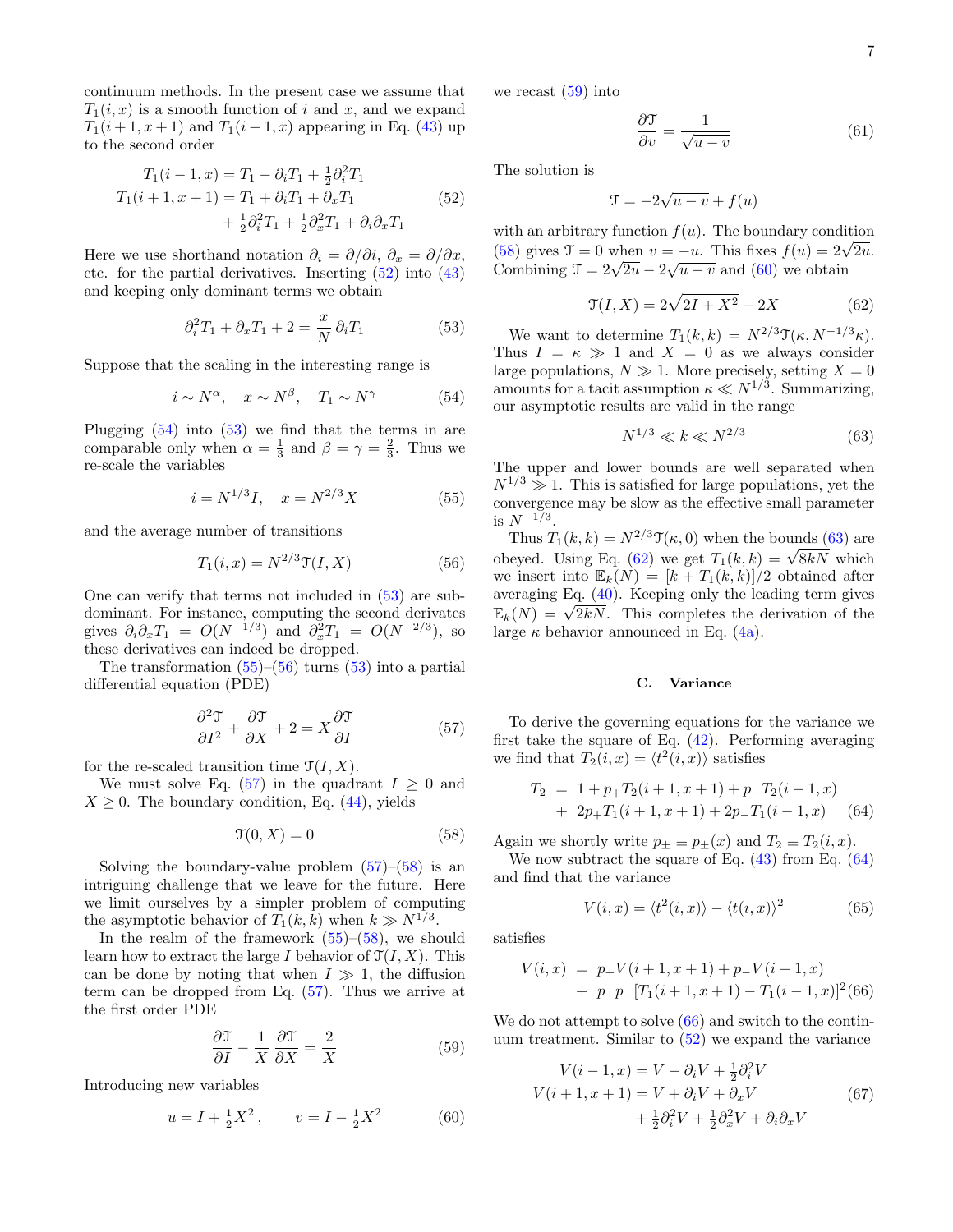Plugging the expansions [\(52\)](#page-6-0) and [\(67\)](#page-6-13) into [\(66\)](#page-6-12) and keeping only dominant terms we obtain

<span id="page-7-2"></span>
$$
\partial_i^2 V + \partial_x V - \frac{x}{N} \partial_i V + 2(\partial_i T_1)^2 = 0 \tag{68}
$$

We use the same rescaled variables [\(55\)](#page-6-3) as before, and seek the variance in the scaling form

<span id="page-7-1"></span>
$$
V(i,x) = N^{4/3} \mathcal{V}(I,X) \tag{69}
$$

The transformation  $(55)$  and  $(69)$  turns  $(68)$  into

<span id="page-7-3"></span>
$$
\frac{\partial^2 \mathcal{V}}{\partial I^2} + 2\left(\frac{\partial \mathcal{T}}{\partial I}\right)^2 = X\frac{\partial \mathcal{V}}{\partial I} - \frac{\partial \mathcal{V}}{\partial X} \tag{70}
$$

When  $I \gg 1$ , we can drop again the diffusion term from  $(70)$ . We also use the asymptotic expression  $(62)$ for  $\mathfrak{T}(I, X)$  and arrive at the first order PDE

<span id="page-7-4"></span>
$$
X\frac{\partial V}{\partial I} - \frac{\partial V}{\partial X} = \frac{8}{2I + X^2} \tag{71}
$$

Using the variables  $(60)$  we recast  $(71)$  into

$$
\frac{\partial \mathcal{V}}{\partial v} = \frac{2}{u\sqrt{u-v}}\tag{72}
$$

which is integrated to give  $\mathcal{V} = 4u^{-1} \left[ \sqrt{\frac{2}{3}} \right]$  $\overline{2u} - \sqrt{u-v}$ , or

<span id="page-7-5"></span>
$$
\mathcal{V}(I, X) = 8\frac{\sqrt{2I + X^2} - X}{2I + X^2}
$$
 (73)

Setting  $I = \kappa$  and  $X = 0$  in Eq. [\(73\)](#page-7-5) gives the large  $\kappa$  behavior:  $\mathcal{V}(\kappa, 0) = 4\sqrt{2/\kappa}$ . Using Eq. [\(40\)](#page-4-11) we find  $\mathbb{V}_k(N) = N^{4/3} \frac{1}{4} \mathcal{V}(\kappa, 0)$ , viz. the large  $\kappa$  behavior announced in Eq.  $(4b)$ .

### <span id="page-7-0"></span>V. DURATION OF OUTBREAKS

Some basic features of the duration of the outbreaks in the critical SIR process in a finite system can be extracted from the temporal behaviors in the infinite-population limit. We first recall these infinite-population results in the simplest case with one initially infected individual [\[16,](#page-9-19) [25\]](#page-9-6). The probability  $P_i(t)$  to have i infected individuals at time t satisfies

$$
\dot{P}_i = (i-1)P_{i-1} - 2iP_i + (i+1)P_{i+1}, \quad i \ge 1 \quad (74a)
$$

$$
\dot{P}_0 = P_1 \tag{74b}
$$

where dot denotes the derivative with respect to time.

A solution of an infinite set of equations [\(74a\)](#page-7-6)–[\(74b\)](#page-7-7) subject to the initial condition  $P_i(0) = \delta_{i,1}$  reads

$$
P_i(t) = (1+t)^{-2} \tau^{i-1}, \quad i \ge 1
$$
 (75a)

$$
P_0(t) = \tau \equiv \frac{t}{1+t} \tag{75b}
$$

This soultion can be verified by a direct substitution, or derived using e.g. generating function techniques [see Appendix [D](#page-11-0) for details]. The probability that the outbreak is still alive at time  $t$ , is

$$
P(t) = \sum_{i \ge 1} P_i(t) = 1 - P_0(t) = \frac{1}{1+t}
$$
 (76)

The average number of infected individuals in outbreaks which are still alive at time  $t$  is therefore

<span id="page-7-8"></span>
$$
\langle i \rangle = \frac{\sum i P_i(t)}{\sum P_i(t)} = 1 + t \tag{77}
$$

A general solution of Eqs.  $(74a)$ – $(74b)$  describing an infinite-population limit subject to an arbitrary number of initially infected individuals is somewhat cumbersome, it is presented in Appendix [D.](#page-11-0)

In a finite population, the infection process eventually comes to an end. To estimate heuristically this final time  $t_f$  one uses [\(77\)](#page-7-8) to express [\[21\]](#page-9-14) the final size of the outbreak through the final time:  $n_f \sim \int^{t_f} dt \langle i \rangle \sim t_f^2$ . The maximal outbreak size scales as  $n_* \sim N^{2/3}$  (see e.g. [\[21,](#page-9-14) [22,](#page-9-15) [25\]](#page-9-6)) and hence the maximal duration is

<span id="page-7-10"></span>
$$
t_* \sim n_*^{1/2} \sim N^{1/3} \tag{78}
$$

The average duration of the outbreak is formally

<span id="page-7-9"></span>
$$
\mathbb{E}[t] = \int_0^\infty dt \, t \left(-\frac{dP}{dt}\right) = \int_0^\infty dt \, t P_1(t) \tag{79}
$$

Recalling that  $P_1(t) = (1+t)^{-2}$  in the infinite-population limit (equivalently, for the critical branching process), we notice that the integral in [\(79\)](#page-7-9) diverges. We should use, however, the finite upper limit given by  $(78)$ . This leads to an estimate

<span id="page-7-11"></span>
$$
\mathbb{E}_1[t] \simeq \int_0^{\sqrt[3]{N}} dt \, \frac{t}{(1+t)^2} \simeq \frac{1}{3} \ln N \tag{80}
$$

where the subscript reminds that the process begins with a single infected individual. The logarithmic growth of the average duration time was predicted by Ridler-Rowe many years ago [\[19\]](#page-9-5), albeit with incorrect amplitude; the correct amplitude  $1/3$  is easy to appreciate  $[33]$ , it was argued and numerically supported in [\[21,](#page-9-14) [25\]](#page-9-6). The above argument also suggests the more precise asymptotic

$$
\mathbb{E}_1[t] = \frac{1}{3}\ln N + c_1 + o(1/N) \tag{81}
$$

<span id="page-7-7"></span><span id="page-7-6"></span>Since the logarithm is a slowly growing function, the subleading constant term  $c_1$  significantly contributes to the average duration. The computation of the sub-leading term requires much more comprehensive analysis than what we have used so far.

<span id="page-7-13"></span><span id="page-7-12"></span>If the number of initially infected individuals is sufficiently small,  $k \ll N^{1/3}$ , one can generalize the prediction [\(80\)](#page-7-11) for the average duration of an outbreak without using a complete solution of the infinite-population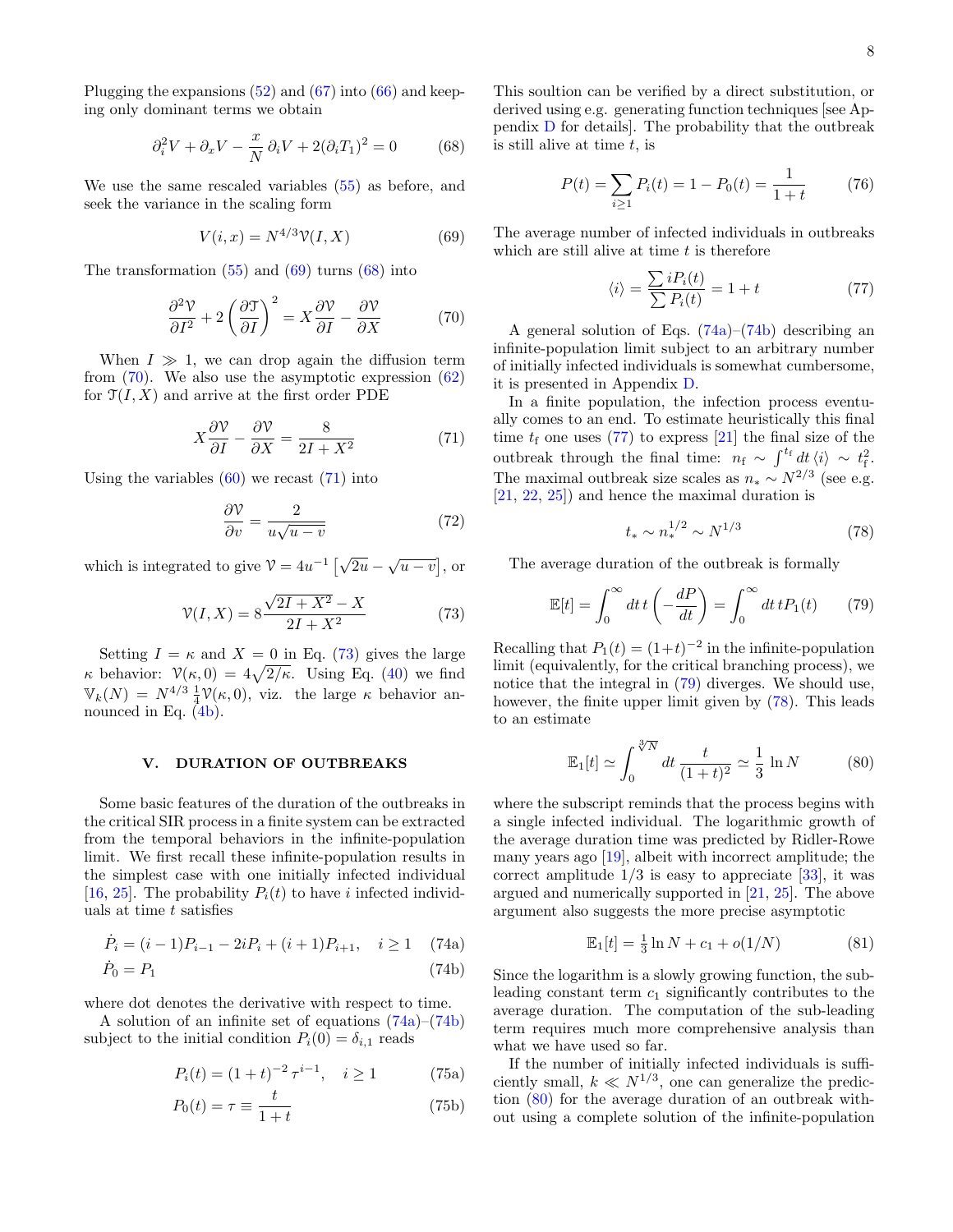limit (Appendix  $D$ ), it suffices to rely on the independence of infection processes generated by each initially infected individual. The probability that the infection is over at time t is  $P_0^k$ , with  $P_0$  given by [\(75b\)](#page-7-12). Thus  $-dP_0^k/dt = kP_0^{k-1}/(1+t)^2$  is the probability density that the infection is eradicated at time  $t$ , from which

<span id="page-8-5"></span>
$$
\mathbb{E}_k[t] \simeq \int_0^{\sqrt[3]{N}} dt \, \frac{kt^k}{(1+t)^{k+1}} \simeq \frac{k}{3} \ln N \qquad (82)
$$

implying that the average duration of the outbreak exhibits a simple logarithmic scaling with amplitude proportional to the initial number of infected individuals.

Equation [\(82\)](#page-8-5) suggests a plausible scaling form

<span id="page-8-6"></span>
$$
\mathbb{E}_k[t] = \frac{N^{1/3} \ln N}{3} \Theta(\kappa) \tag{83}
$$

with  $\Theta(\kappa) \simeq \kappa$  when  $\kappa \to 0$  to match the asymptotic [\(82\)](#page-8-5). The scaled size of initially infected individuals is again  $\kappa = k/N^{1/3}$ . The N-dependent pre-factor, however, contains an additional logarithmic factor. The unexpected logarithmic factor was originally observed in simulations [\[26\]](#page-9-7). In Appendix [B,](#page-9-18) we probe the large  $\kappa$ using a deterministic approach. This analysis supports the scaling form [\(83\)](#page-8-6). Overall, the extremal behaviors of the scaled average time are

<span id="page-8-8"></span>
$$
\Theta(\kappa) = \begin{cases} \kappa & \text{when } \kappa \ll 1 \\ \sqrt{2/\kappa} & \text{when } \kappa \gg 1 \end{cases}
$$
 (84)

The variance can be probed similarly to the average, see [\(80\)](#page-7-11). One establishes the scaling law

$$
\mathbb{V}_1[t] \sim \int_0^{\sqrt[3]{N}} dt \, \frac{t^2}{(1+t)^2} \sim N^{1/3} \tag{85}
$$

but not an amplitude. Independence gives  $\mathbb{V}_1[t] \sim kN^{1/3}$ when  $k \ll N^{1/3}$ , and hence the hypothetical scaling form of the variance is

<span id="page-8-7"></span>
$$
\mathbb{V}_k[t] = N^{2/3} \,\Theta_2(\kappa) \tag{86}
$$

with  $\Theta_2(\kappa) \sim \kappa$  when  $\kappa \to 0$ . In contrast to the average, the scaled form for the variance does not contain a logarithmic factor.

Simulations [\[26\]](#page-9-7) support the scaling law [\(86\)](#page-8-7) and the linear small  $\kappa$  behavior. Simulations also suggest [\[26\]](#page-9-7)

that the scaled distribution  $\Theta_2(\kappa)$  is inversely proportional to  $\kappa$  in the large  $\kappa$  limit. Thus

$$
\Theta_2(\kappa) \sim \begin{cases} \kappa & \kappa \to 0 \\ \kappa^{-1} & \kappa \to \infty \end{cases}
$$
 (87)

#### VI. CONCLUSIONS

We have studied the critical SIR process starting with a large number of initially infected individuals,  $k \gg 1$ . Particularly interesting behaviors emerge when  $k$  scales as a cubic root of the population size,  $k \sim N^{1/3}$ . The critical SIR process exhibits large fluctuations, so we have relied on the stochastic formulation. We have treated the problem using a combination of exact calculations and asymptotic methods. We have focused on the size and duration of the outbreaks, more precisely on the average and variance of these quantities. The analysis of the size of outbreaks is rather detailed, Secs. [III](#page-3-0)[–IV.](#page-4-0)

Our analytical and asymptotic predictions qualitatively agree with simulation results [\[26\]](#page-9-7). Whenever there is a discrepancy between simulation results and theoretical predictions, it seems that data may be fitted using slightly different scaling forms, viz. simpler than the fits used in Ref. [\[26\]](#page-9-7). The chief reason for subtle behaviors are algebraic tails, the average size and duration of outbreaks are especially sensitive to these tails.

We have found an exact expression for the average size of outbreaks valid for arbitrary  $N$  and  $k$ . Extracting the scaled size distribution  $\mathcal{E}(\kappa)$  and sub-leading corrections to the leading behavior [\(34\)](#page-4-2) is left for future work. The derivation of the exact average size in Sec. [IV](#page-4-0) can be probably generalized to establish the variance and cumulants (perhaps even the cumulant generating function). Continuum methods allow, in principle, to determine the scaling functions, one should be able to solve linear PDEs with non-constant coefficients.

Acknowledgments. I want to thank Ginestra Bianconi and Sid Redner for collaboration on similar problems, G. Bianconi and F. Radicchi for sending a preliminary version of Ref. [\[26\]](#page-9-7), and Boston University Network group for discussions and encouragement. I am also grateful to the referee who has given a simple derivation of Eq.  $(14)$ presented in Appendix [A.](#page-9-8)

- <span id="page-8-0"></span>[1] M. McNeill, Plagues and People (Anchor Books, New York, 1989).
- [2] M. Oldstone, Viruses, Plagues, and History (Oxford University Press, Oxford, 1998).
- <span id="page-8-1"></span>[3] O. J. Benedictow, The Black Death 1346–1353: The Complete History (Boydell Press, Wiltshire, 2012).
- <span id="page-8-2"></span>[4] D. Bernoulli, Mém. Math. Phys. Acad. Roy. Sci., Paris,

1 (1760).

- <span id="page-8-3"></span>[5] K. Dietza and J. A. P. Heesterbeek, Math. Biosciences 180, 1 (2002).
- <span id="page-8-4"></span>[6] D. P. Maki and M. Thompson, Mathematical Models and Applications, with emphasis on the social, life, and management sciences (Englewood Cliffs, N.J., Prentice-Hall, 1973).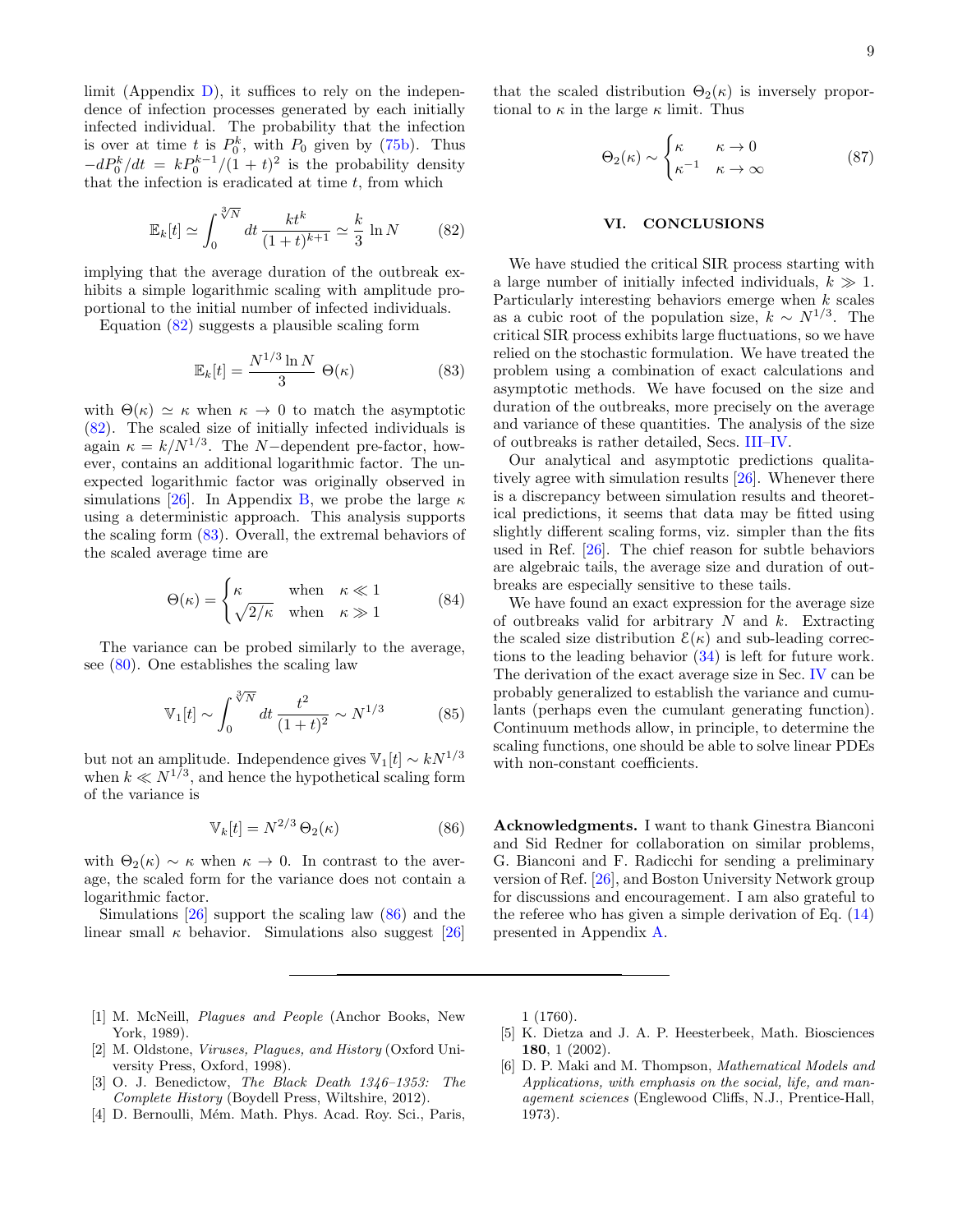- [7] M. A. Ludwig, The Giant Black Book of Computer Viruses (American Eagle Publications Inc., Show Low, 1998).
- [8] C. Castellano, S. Fortunato, and V. Loreto, Rev. Mod. Phys. 81, 591 (2009).
- <span id="page-9-0"></span>[9] P. L. Krapivsky, S Redner, and D. Volovik, J. Stat. Mech. P12003 (2011).
- <span id="page-9-1"></span>[10] A. G. McKendrick, Proc. Edin. Math. Soc. 14, 98 (1926).
- [11] W. O. Kermack and A. G. McKendrick, Proc. Roy. Soc. A 115, 700 (1927).
- [12] R. Anderson and R. May, Infectious Diseases: Dynamics and Control (Oxford University Press, Oxford, 1991).
- [13] H. W. Hethcote, SIAM Rev. **42**, 599 (2000).
- <span id="page-9-2"></span>[14] J. D. Murray, Mathematical Biology. I. An Introduction (Springer-Verlag, New York, 2002).
- <span id="page-9-3"></span>[15] N. T. J. Bailey, Biometrika 37, 193 (1950); ibid 40, 177 (1953).
- <span id="page-9-19"></span>[16] N. T. J. Bailey, The Mathematical Theory of Infectious Diseases (Oxford University Press, Oxford, 1987).
- [17] H. Andersson and T. Britton, Stochastic Epidemic Models and Their Statistical Analysis (New York, Springer, 2000).
- <span id="page-9-4"></span>[18] P. L. Krapivsky, S. Redner and E. Ben-Naim, A Kinetic View of Statistical Physics (Cambridge, Cambridge University Press, 2010).
- <span id="page-9-5"></span>[19] C. J. Ridler-Rowe, J. Appl. Prob. 4, 19 (1967).
- <span id="page-9-13"></span>[20] A. Martin-Löf, J. Appl. Probab. 35, 671 (1998).
- <span id="page-9-14"></span>[21] E. Ben-Naim and P. L. Krapivsky, Phys. Rev. E 69, 050901(R) (2004).
- <span id="page-9-15"></span>[22] D. A. Kessler and N. M. Shnerb, Phys. Rev. E 76, 010901(R) (2007).
- <span id="page-9-16"></span>[23] L. F. Gordillo, S. A. Marion, A. Martin-Löf, and P. E. Greenwood, Bull. Math. Biol. 70, 589 (2008).
- <span id="page-9-17"></span>[24] R. van der Hofstad, A. J. E. M. Janssen, and J. S. H. Leeuwaarden, Adv. Appl. Probab. 42, 706 (2010).
- <span id="page-9-6"></span>[25] E. Ben-Naim and P. L. Krapivsky, Eur. Phys. J. B 85, 145 (2012).
- <span id="page-9-7"></span>[26] F. Radicchi and G. Bianconi, arXiv:2007.15034.
- <span id="page-9-9"></span>[27] W. Feller, An Introduction to Probability Theory and Its Applications, Vol. I, 3rd edn. (John Wiley, New York, 1968).
- <span id="page-9-11"></span>[28] T. E. Harris, The Theory of Branching Processes (Dover, New York, 1989).
- [29] K. B. Athreya and P. E. Ney, Branching Processes (Dover Publications, Inc., Mineola, New York, 2004).
- [30] M. Kimmel and D. Axelrod, Branching Processes in Biology (Springer, New York, 2002).
- <span id="page-9-10"></span>[31] P. Haccou, P. Jagers, and V. A. Vatutin, *Branching pro*cesses: variation, growth, and extinction of populations (Cambridge University Press, New York, 2005).
- <span id="page-9-12"></span>[32] R. L. Graham, D. E. Knuth, and O. Patashnik, Concrete Mathematics: A Foundation for Computer Science (Reading, Mass.: Addison-Wesley, 1989).
- <span id="page-9-20"></span>[33] The same leading behavior  $(80)$  is obtained if one would The same reading behavior ( $\frac{\partial v}{\partial N}$  with arbitrary C; due to the logarithmic divergence of the integral, only the scaling of the upper bound with  $N$  is required for extracting the leading behavior.
- <span id="page-9-23"></span>[34] S. N. Majumdar and R. M. Ziff, Phys. Rev. Lett. **101**, 050601 (2008).

#### <span id="page-9-8"></span>Appendix A: Derivation of Eq. [\(14\)](#page-2-1)

Plugging  $(9)$  into the sum in Eq.  $(13)$ , one reduces the sum to a hypergeometric series [\[32\]](#page-9-12). Using identities involving hypergeometric series [\[32\]](#page-9-12), as well as identities involving the gamma function (particularly, the duplication formula), one computes the sum in  $(13)$  and arrives at the announced expression [\(14\)](#page-2-1) for  $A_n^{(k)}$ . This derivation relies on identities for the hypergeometric series that are little known. The intermediate result, Eq. [\(13\)](#page-2-0), also requires a rather technical derivation.

We now present an alternative derivation of Eq. [\(14\)](#page-2-1) directly from the generating function [\(12\)](#page-2-2). Employing the Cauchy theorem, reduces the problem to computing the integral

<span id="page-9-21"></span>
$$
A_n^{(k)} = \oint_{C_0} \frac{dz}{2\pi i} \frac{\left\{1 - \sqrt{1 - z}\right\}^k}{z^{n+1}} \tag{A1}
$$

over a small simple counter-clockwise contour  $C_0$  around the origin in the complex z plane. To simplify the computation of the integral, let us try to change the variable putation of the integral, let us try to change the variable z so that the square root  $\sqrt{1-z}$  would become a linear function of a novel complex variable. The change of variable,  $1-z = (2v-1)^2$ , achieves this goal and reduces the integral in  $(A1)$  to

<span id="page-9-22"></span>
$$
A_n^{(k)} = \oint_{C_1} \frac{dv}{2\pi i} \frac{(1-v)^{-(n+1-k)}}{2^{2n-k-1}} \left[ \frac{1}{v^n} - \frac{2}{v^{n+1}} \right] \quad (A2)
$$

over the appropriate contour  $C_1$ . The integral in  $(A2)$  is found without a calculation, it suffices to use the residue theorem and the binomial theorem [\[32\]](#page-9-12)

$$
(1-v)^{-m} = \sum_{\ell \ge 0} \frac{\Gamma(m+\ell)}{\Gamma(m)\Gamma(\ell+1)} v^{\ell} \tag{A3}
$$

The final outcome is Eq.  $(14)$ .

The quantity  $A_n^{(k)}$  admits an interesting interpretation in terms of records of a one-dimensional random walk discrete in time and with an arbitrary symmetric and continuous jump distribution [\[34\]](#page-9-23). Namely,  $A_n^{(k)}$  is the probability that such a random walk has  $k$  maxima in  $n$ time steps, with the last position being the maximum. Formulas similar to  $(12)$  and  $(14)$  appear in the context of universal record statistics of random walks [\[34\]](#page-9-23).

It would be interesting to extend the relation between the outbreak size distribution and the records of a onedimensional discrete in time random walk to more complicated versions of the critical branching process, such as the critical branching process with triplication rather than duplication or the discrete time critical branching process.

#### <span id="page-9-18"></span>Appendix B: Deterministic treatment

For the SIR process starting with a single infected individual, the deterministic framework is applicable only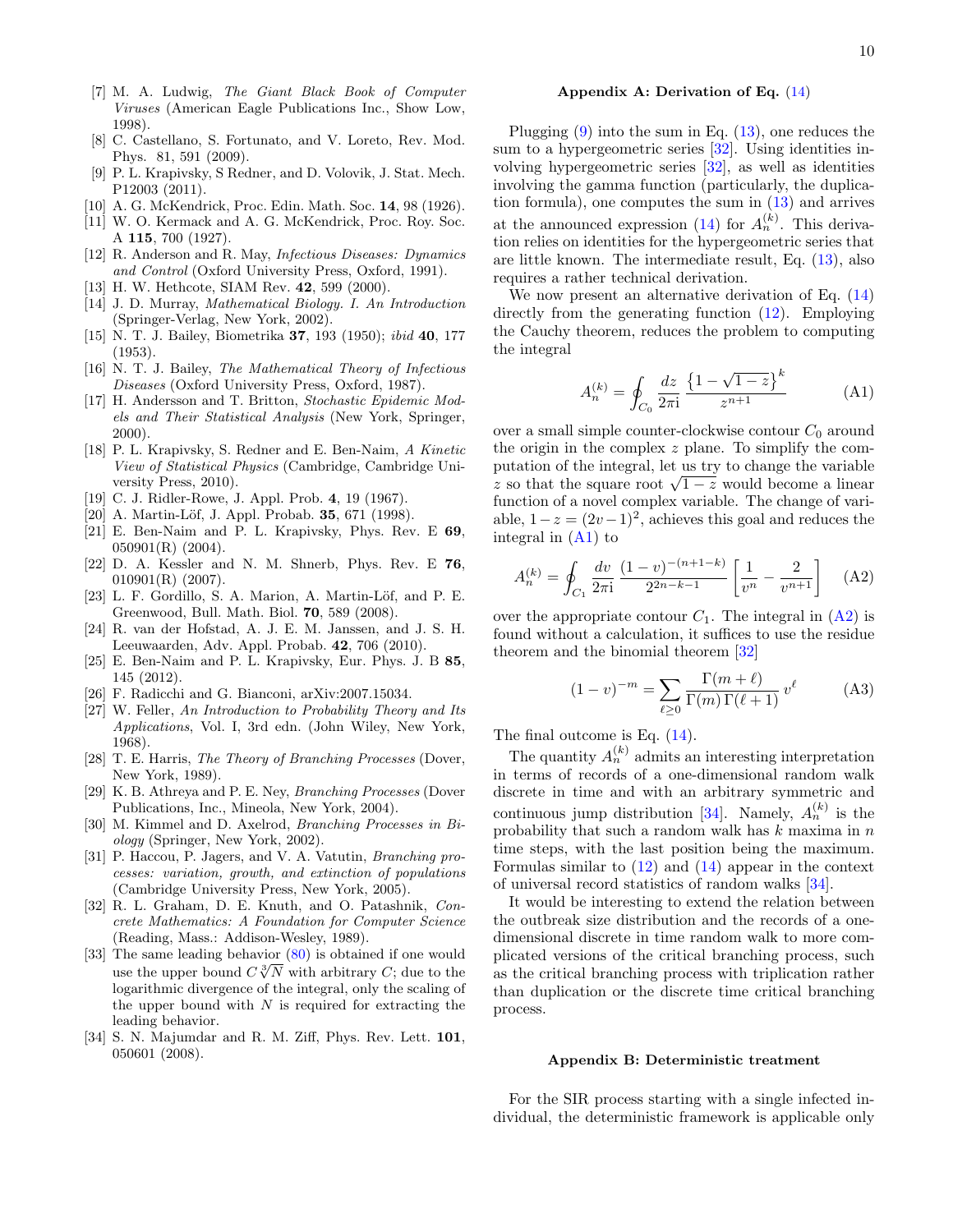in the super-critical regime if the process enters the runaway regime. In this situation, the epidemic ends only after a finite fraction of the population [see Eq.  $(1)$ ] catches the disease, and this fraction can be determined using the deterministic framework. If the initial number of infected individuals is very large, the deterministic framework always applies and one can describe the SIR process via the system of differential equations for the densities  $S(t)$ of susceptible,  $I(t)$  of infected, and  $R(t)$  of recovered individuals.

For the critical SIR process,  $R_0 = 1$ , the deterministic rate equations read

$$
\dot{S} = -SI \tag{B1a}
$$

$$
\dot{I} = -I + SI \tag{B1b}
$$

$$
\dot{R} = I \tag{B1c}
$$

Equations  $(B1a)$ – $(B1c)$  are consistent with the conservation law  $S(t) + I(t) + R(t) = 1$ . The initial condition

<span id="page-10-3"></span>
$$
S(0) = 1 - \epsilon
$$
,  $I(0) = \epsilon$ ,  $R(0) = 0$  (B2)

Below we always assume that

$$
N^{-1} \ll \epsilon \ll 1\tag{B3}
$$

In this range, the number of initially infected individuals,  $\epsilon N$ , is large and the deterministic framework should be asymptotically correct. Setting  $\epsilon \ll 1$  is not necessary, but this assumption implies that the initial fraction of infected individuals is small; this is natural since we assume that the containment measures making the process critical have started when still a microscopic fraction of the population caught the disease. Furthermore, assuming that  $\epsilon \ll 1$  allows one to derive much more explicit (asymptotic) formulas than in the general case.

To solve  $(B1a)$ – $(B1c)$  subject to  $(B2)$  it is convenient to treat S as a time variable. Dividing  $(B1b)$  by  $(B1a)$ and integrating gives

<span id="page-10-5"></span>
$$
I = 1 - S + \ln \frac{S}{1 - \epsilon}
$$
 (B4)

Similarly dividing [\(B1c\)](#page-10-2) by [\(B1a\)](#page-10-1) and integrating yields

$$
R = -\ln\frac{S}{1 - \epsilon} \tag{B5}
$$

The outbreak ends when  $I_f = 0$ . Equation [\(B4\)](#page-10-5) shows that the final fraction of susceptible is implicitly determined by

$$
1 - S_{\rm f} = -\ln \frac{S_{\rm f}}{1 - \epsilon} \tag{B6}
$$

from which

<span id="page-10-6"></span>
$$
R_{\rm f} = 1 - S_{\rm f} \simeq \sqrt{2\epsilon} \tag{B7}
$$

when  $\epsilon \ll 1$ . Since  $R_f = N^{-1} \mathbb{E}_k(N)$  and  $\epsilon = k/N$ , when  $\epsilon \ll 1$ . Since  $n_f = N \log(N)$  and  $\epsilon = \kappa/N$ ,<br>we can re-write [\(B7\)](#page-10-6) as  $\mathbb{E}_k(N) = \sqrt{2kN}$ , leading to the we can re-write ( $\mathbf{b}$ *i*) as  $\mathbb{E}_k(Y) = \sqrt{2}$ <br>asymptotic  $\Psi(\kappa) = \sqrt{2\kappa}$  when  $\kappa \gg 1$ .

The applicability of the deterministic framework for sufficiently large  $k$  is intuitively clear. We have determined the crossover  $k \sim N^{1/3}$  when the stochastic effects become important using the stochastic framework. It would be interesting to deduce the crossover in the realm of the deterministic framework.

The applicability of the deterministic framework on the final stage with a few remaining infected individuals is questionable. We know, however, that for the critical SIR process starting from a single infected individual, large outbreaks are of the order of  $N^{2/3}$ . Thus when  $\kappa \gg 1$ , the outbreak size is  $N^{2/3}\sqrt{2\kappa}+O(N^{2/3})$ . The first term describes the deterministic stage, while the second term accounts for the stochastic final stage. The deterministic first term dominates when  $\kappa \gg 1$ . Therefore in this regime, one can use the deterministic framework.

<span id="page-10-4"></span><span id="page-10-2"></span><span id="page-10-1"></span>To estimate the average duration time using the deterministic framework, we combine  $(B1a)$  and  $(B4)$  and obtain

<span id="page-10-7"></span>
$$
\mathbb{E}[t] = \int_{S_{\rm f}}^{S(0)} \frac{d\sigma}{\sigma \left[1 - \sigma + \ln \frac{\sigma}{1 - \epsilon}\right]}
$$
(B8)

Writing  $\sigma = 1 -$ √  $2\epsilon y$ , expanding the denominator in the integral in Eq. [\(B8\)](#page-10-7) in powers of  $\epsilon \ll 1$ , and recalling that  $1 - S(0) = \epsilon$  and  $1 - S_f \simeq \sqrt{2\epsilon}$ , we obtain

$$
\mathbb{E}_k[t] \simeq \sqrt{\frac{2}{\epsilon}} \int_0^1 \frac{dy}{1 + \frac{\epsilon}{2} - y^2}
$$

$$
\simeq \frac{\ln(8/\epsilon)}{\sqrt{2\epsilon}} = N^{1/3} \frac{\ln(8N^{2/3}/\kappa)}{\sqrt{2\kappa}}
$$

$$
\simeq \frac{N^{1/3} \ln N}{3} \sqrt{\frac{2}{\kappa}} \tag{B9}
$$

(We have taken into account that  $\epsilon = k/N = \kappa/N^{2/3}$ .) This asymptotic is consistent with the scaling form [\(83\)](#page-8-6) and gives the announced large  $\kappa$  asymptotic in Eq. [\(84\)](#page-8-8).

#### <span id="page-10-0"></span>Appendix C: Exact results

In Sec. [IV,](#page-4-0) we have used asymptotic methods to determine the leading behaviors. It is possible to derive exact results for the average outbreak size. Unfortunately, these results are expressed through the sum of a large number of variables with complicated individual terms. Here we explain how one could guess these results; the verification of the guess [\(45\)](#page-5-1) is straightforward. We have made the guess  $(45)$  by establishing a few explicit exact results. These exact results describe a non-interesting region where the initial number of susceptible individuals is small, so their virtue is that they simplify the guesswork.

The average number of transitions  $T_1(i, x)$  from the state  $(i, x)$  to termination satisfies the recurrence  $(43)$ and the boundary condition [\(44\)](#page-5-0). We start by solving  $(43)$ – $(44)$  in the simplest cases when  $N - x = O(1)$ . First,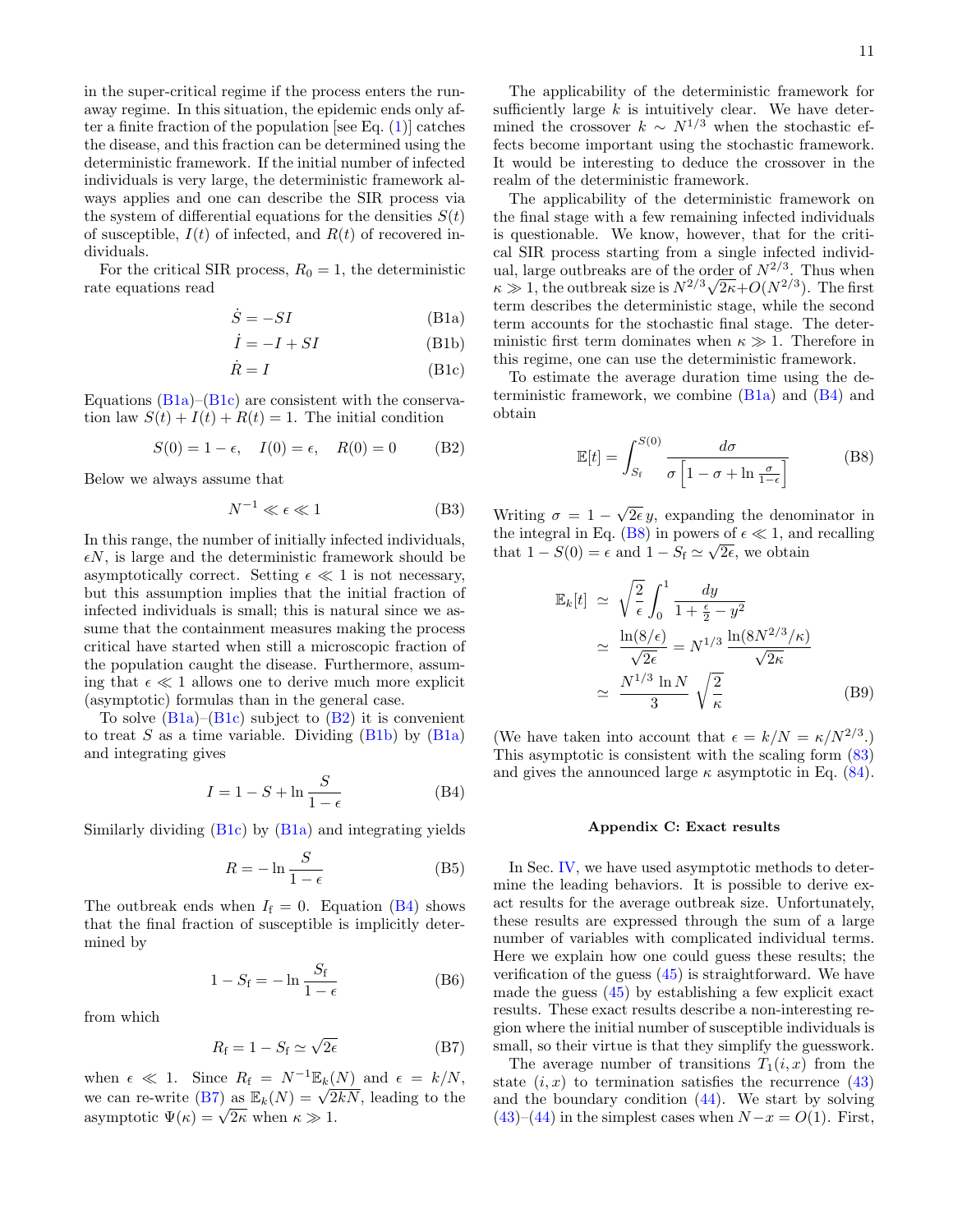we notice that

<span id="page-11-1"></span>
$$
T_1(i, N) = i \tag{C1}
$$

Indeed, only recovery events are possible if there are no susceptible. One can also formally derive  $(C1)$  by special-izing [\(43\)](#page-4-10) to  $x = N$ . This gives  $T_1(i, N) = 1 + T_1(i-1, N)$ which in conjunction with  $T_1(0, N) = 0$  lead to  $(C1)$ .

Similarly we specialize Eq. [\(43\)](#page-4-10) to  $x = N - 1$  and use Eq.  $(C1)$  to obtain

$$
T_1(i, N - 1) = 1 + \frac{N}{N+1} T_1(i - 1, N - 1) + \frac{i+1}{N+1}
$$

Solving this recurrence subject to  $T(0, 1) = 0$  one obtains

<span id="page-11-2"></span>
$$
T_1(i, N - 1) = i + 2 - 2\left(\frac{N}{N + 1}\right)^i \tag{C2}
$$

Specializing [\(43\)](#page-4-10) to  $x = N - 2$  and using [\(C2\)](#page-11-2) we arrive at the recurrence

$$
T_1(i, N-2) = 1 + \frac{N}{N+2} T_1(i-1, N-2)
$$
  
+ 
$$
\frac{2}{N+2} \left[ i+3-2\left(\frac{N}{N+1}\right)^{i+1} \right]
$$

from which

$$
T_1(i, N-2) = i + 4 - 4\left(\frac{N}{N+1}\right)^{i+1} - \frac{4}{N+1}\left(\frac{N}{N+2}\right)^i
$$
 (C3)

Similarly we compute

<span id="page-11-3"></span>
$$
T_1(i, N-3) = i + 6 - 6\left(\frac{N}{N+1}\right)^{i+2}
$$

$$
- \frac{12}{N+1} \left(\frac{N}{N+2}\right)^{i+1}
$$

$$
- \frac{12 + 18N}{(N+1)^2(N+2)} \left(\frac{N}{N+3}\right)^i \quad (C4)
$$

We are interested in  $T_1(k, k)$ . Specializing Eq. [\(C1\)](#page-11-1) to  $i = N$  yields  $T_1(N, N) = N$ . Similarly from  $(C2)$ – $(C4)$ we extract

$$
T_1(N-1, N-1) = N + 1 - 2\left(\frac{N}{N+1}\right)^{N-1}
$$
  
\n
$$
T_1(N-2, N-2) = N + 2 - 4\left(\frac{N}{N+1}\right)^{N-1}
$$
  
\n
$$
-\frac{4}{N+1}\left(\frac{N}{N+2}\right)^{N-2}
$$
  
\n
$$
T_1(N-3, N-3) = N + 3 - 6\left(\frac{N}{N+1}\right)^{N-1}
$$
  
\n
$$
-\frac{12}{N+1}\left(\frac{N}{N+2}\right)^{N-2}
$$
  
\n
$$
-\frac{12 + 18N}{(N+1)^2(N+2)}\left(\frac{N}{N+3}\right)^{N-3}
$$

Looking at the above expressions for  $T_1(N-p, N-p)$ with  $p = 0, 1, 2, 3$ , one guesses the general formula

$$
T_1(N - p, N - p) = N + p
$$
  
- 
$$
\sum_{j=1}^p \left(\frac{N}{N+j}\right)^{N-j} B_j^{(p)} \quad \text{(C5)}
$$

This is exactly [\(47\)](#page-5-6) in different notation. More generally, Eqs.  $(C1)$ – $(C4)$  suggest our chief ansatz, Eq.  $(45)$ , which is then straightforwardly verified.

The amplitudes  $B_j^{(p)}(N)$  are rather simple for small p, but quickly become cumbersome. Here are a few series of the amplitudes extracted from [\(46\)](#page-5-2):

$$
B_1^{(p)} = 2p
$$
  
\n
$$
B_2^{(p)} = \frac{2p(p-1)}{N+1}
$$
  
\n
$$
B_3^{(p)} = \frac{p(p-1)(p-2)(2+3N)}{(N+1)^2(N+2)}
$$
\n(C6)

Therefore when  $p = O(1)$  is fixed

$$
T_1(N-p, N-p) = N + p \left(1 - \frac{2}{e}\right) - \frac{2p(p-1)e^{-2}}{N+1}
$$

$$
- \frac{3p(p-1)(p-2)e^{-3}}{(N+1)^2} + O(N^{-3})
$$

when  $N \gg 1$ . The asymptotic behavior of the average size of the outbreak is therefore

$$
\mathbb{E}_{N-p}(N) = N - \frac{p}{e} - \frac{p(p-1)}{e^2} N^{-1} + O(N^{-2}) \quad (C7)
$$

## <span id="page-11-0"></span>Appendix D: The distribution  $P_i(t)$

We want to solve Eqs.  $(74a)$ – $(74b)$  subject to the initial condition  $P_i(t=0) = \delta_{i,k}$ . Using the generating function

$$
g(z,t) = \sum_{i \ge 0} P_i(t) z^i
$$
 (D1)

we reduce the infinite system  $(74a)$ – $(74b)$  of ordinary differential equations to a partial differential equation

<span id="page-11-4"></span>
$$
\partial_t g = (1 - z)^2 \partial_z g \tag{D2}
$$

Introducing the auxiliary variable  $\zeta = (1-z)^{-1}$  we recast [\(D2\)](#page-11-4) into  $(\partial_t - \partial_\zeta) g = 0$  which is solved to yield

<span id="page-11-5"></span>
$$
g(z,t) = G(t+\zeta) \tag{D3}
$$

The function  $G$  is fixed by the initial condition

<span id="page-11-6"></span>
$$
G(\zeta) = g_0(z) \tag{D4}
$$

In terms of the original variable z, the solution  $(D3)$ – $(D4)$ becomes

$$
g(z,t) = g_0 \left( 1 - \frac{1-z}{1+t-tz} \right) \tag{D5}
$$